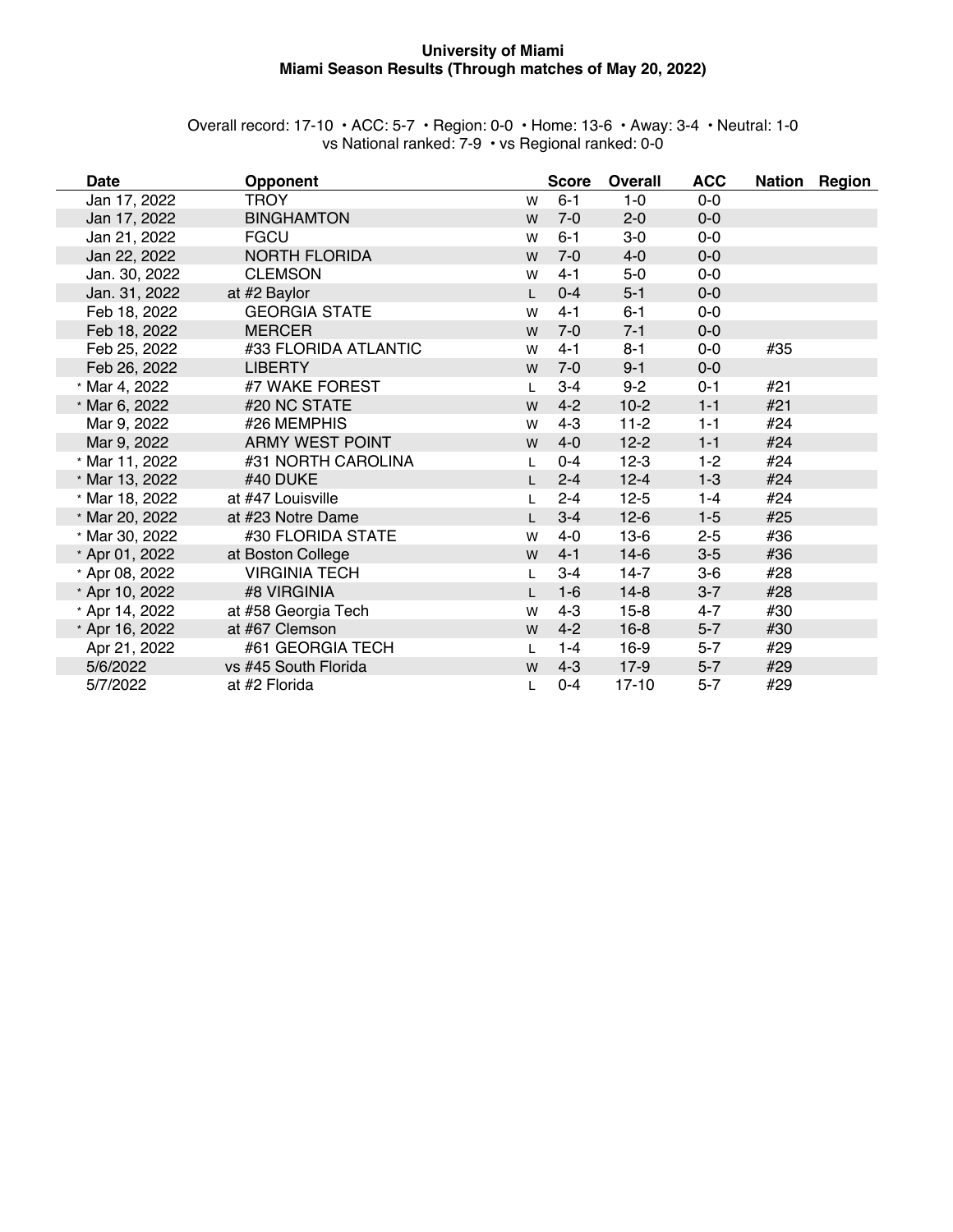#### **University of Miami Miami Season Statistics (Through matches of May 20, 2022)**

Overall record: 17-10 • ACC: 5-7 • Region: 0-0 • Home: 13-6 • Away: 3-4 • Neutral: 1-0 vs National ranked: 7-9 • vs Regional ranked: 0-0

|                     |           |           |           |            |         |         |           |                   |         |                                                                                                | <b>VS</b> | ranked  |                | Last    |
|---------------------|-----------|-----------|-----------|------------|---------|---------|-----------|-------------------|---------|------------------------------------------------------------------------------------------------|-----------|---------|----------------|---------|
| <b>SINGLES</b>      | Overall   | Dual      | Tour      | <b>ACC</b> |         | 2       | з         | 4                 | 5       | 6                                                                                              | Nat'l     | Rea'l   | <b>Strk</b>    | 10      |
| Franco Aubone       | 13-6      | $9 - 2$   | $4 - 4$   | $5 - 2$    | ---     |         |           | ---               | $2 - 0$ | 7-2                                                                                            | 0-0       | $0 - 0$ | W4             | $7-2$   |
| Casper Christensen  | $9 - 4$   | $6 - 2$   | $3-2$     | $1 - 1$    | ---     | ---     | ---       | ---               | 1-0     | $5 - 2$                                                                                        | 0-1       | $0 - 0$ | L2             | $6 - 2$ |
| Ilarion Danilchenko | $3-3$     | $0 - 0$   | $3-3$     | $0 - 0$    | ---     | ---     | ---       | ---               | ---     | $- - -$                                                                                        | 0-0       | $0 - 0$ | W <sub>3</sub> | $3-3$   |
| Benjamin Hannestad  | $13 - 13$ | $11 - 10$ | $2-3$     | $3 - 7$    | $---$   | $3-1$   | $8-9$     | $\cdots$          | ---     | $\qquad \qquad -$                                                                              | $0 - 3$   | $0 - 0$ | L1             | $3-6$   |
| Juan Martin Jalif   | $9 - 16$  | $6 - 10$  | $3-6$     | $2-6$      | ---     | ---     | 1-1       | l-3               | $2-5$   | $2 - 1$                                                                                        | $0 - 3$   | $0 - 0$ | L <sub>2</sub> | $1-8$   |
| Bojan Jankulovski   | $16 - 14$ | $12 - 8$  | $4-6$     | $6-3$      | $2 - 1$ | $9 - 7$ | $1 - 0$   | $\qquad \qquad -$ | ---     | ---                                                                                            | $2 - 5$   | $0 - 0$ | L <sub>5</sub> | $3-5$   |
| <b>Martin Katz</b>  | 16-6      | $16-6$    | $0 - 0$   | $4 - 5$    | ---     | ---     | ---       | $5 - 1$           | $9 - 4$ | $2 - 1$                                                                                        | 0-0       | $0 - 0$ | W <sub>3</sub> | $4-3$   |
| Dan Martin          | $25 - 7$  | $16-3$    | $9 - 4$   | $6 - 2$    | $14-2$  | $1 - 1$ | $1 - 0$   | $\qquad \qquad -$ | ---     | ---                                                                                            | $6 - 2$   | $0 - 0$ | W <sub>5</sub> | $5 - 1$ |
| Oren Vasser         | 13-9      | $9-6$     | $4-3$     | $1 - 5$    | ---     | $-- -$  | 1-0       | 7-6               | 1-0     | $\frac{1}{2} \left( \frac{1}{2} \right) \left( \frac{1}{2} \right) \left( \frac{1}{2} \right)$ | $0 - 1$   | $0 - 0$ | L4             | $4 - 5$ |
| Totals              | 117-79    | 85-48     | $32 - 31$ | 28-32      | 16-3    | 13-9    | $12 - 11$ | $13 - 10$         | $15-9$  | 16-6                                                                                           | $8 - 15$  | $0 - 0$ |                |         |
| Percentage          | .597      | .639      | .508      | .467       | .842    | .591    | .522      | .565              | .625    | .727                                                                                           | .348      | .000    |                |         |

|                                      |          |         |           |            |          |                        |                   | <b>VS</b> | ranked  |                | Last    |
|--------------------------------------|----------|---------|-----------|------------|----------|------------------------|-------------------|-----------|---------|----------------|---------|
| <b>DOUBLES TEAMS</b>                 | Overall  | Dual    | Tour      | <b>ACC</b> | 1.       | 2                      | 3                 | Nat'l     | Req'l   | <b>Strk</b>    | 10      |
| Ilarion Danilchenko/Dan Martin       | $4 - 2$  | $0 - 0$ | $4-2$     | $0 - 0$    | ---      | $---$                  | ---               | $0 - 0$   | $0 - 0$ | L1             | $4 - 2$ |
| Franco Aubone/Casper Christensen     | $0 - 1$  | $0 - 0$ | $0 - 1$   | $0-0$      | ---      | $- - -$                | $\qquad \qquad -$ | $0 - 0$   | $0 - 0$ | L1             | $0 - 1$ |
| Juan Martin Jalif/Oren Vasser        | $2 - 5$  | $1 - 2$ | $1-3$     | $0 - 2$    | ---      | $1-2$                  | $---$             | $0 - 1$   | $0 - 0$ | L <sub>2</sub> | $2 - 5$ |
| Spencer Gray/Bojan Jankulovski       | $1 - 0$  | $0 - 0$ | $1 - 0$   | $0 - 0$    | ---      | $\frac{1}{2}$          | $---$             | $0 - 0$   | $0 - 0$ | W <sub>1</sub> | $1 - 0$ |
| Franco Aubone/Dan Martin             | $1 - 0$  | $0 - 0$ | $1 - 0$   | $0 - 0$    | ---      | $- - -$                | ---               | $0 - 0$   | $0 - 0$ | W <sub>1</sub> | $1 - 0$ |
| Casper Christensen/Bojan Jankulovski | $0 - 1$  | $0 - 0$ | $0 - 1$   | $0 - 0$    | ---      | $- - -$                | ---               | $0 - 0$   | $0 - 0$ | L1             | $0 - 1$ |
| Franco Aubone/Bojan Jankulovski      | $2 - 1$  | $0 - 0$ | $2 - 1$   | $0 - 0$    | ---      | $\frac{1}{2}$          | $--$              | $0 - 0$   | $0 - 0$ | W <sub>1</sub> | $2 - 1$ |
| Franco Aubone/Benjamin Hannestad     | $12 - 7$ | $4-5$   | $8 - 2$   | $0 - 1$    | $4 - 5$  | $\qquad \qquad -$      | $---$             | $2-3$     | $0 - 0$ | L <sub>3</sub> | $4-6$   |
| Juan Martin Jalif/Bojan Jankulovski  | $6 - 1$  | $2 - 1$ | $4 - 0$   | $0 - 0$    | $---$    | $0 - 1$                | $2 - 0$           | $0-0$     | $0 - 0$ | L1             | $6-1$   |
| Dan Martin/Oren Vasser               | $6 - 2$  | $3 - 2$ | $3-0$     | $0 - 0$    | $---$    | $2 - 1$                | $1 - 1$           | $0 - 0$   | $0 - 0$ | W <sub>1</sub> | $6 - 2$ |
| Juan Martin Jalif/Martin Katz        | $3-1$    | $3 - 1$ | $0-0$     | $0 - 0$    | $---$    | $3 - 1$                | $---$             | $0 - 0$   | $0 - 0$ | L1             | $3 - 1$ |
| Juan Martin Jalif/Dan Martin         | $0 - 1$  | $0 - 1$ | $0 - 0$   | $0 - 0$    | $---$    | $0 - 1$                | $---$             | $0 - 0$   | $0 - 0$ | L1             | $0 - 1$ |
| Martin Katz/Oren Vasser              | $1 - 1$  | $1 - 1$ | $0 - 0$   | $0 - 1$    | ---      | $0 - 1$                | $1 - 0$           | $0 - 1$   | $0 - 0$ | L1             | $1 - 1$ |
| Martin Katz/Dan Martin               | $1 - 1$  | $1 - 1$ | $0 - 0$   | $0 - 1$    | ---      | $\qquad \qquad -$      | $1 - 1$           | $0 - 0$   | $0 - 0$ | L1             | $1 - 1$ |
| Benjamin Hannestad/Dan Martin        | $1 - 1$  | $1 - 1$ | $0 - 0$   | $0 - 1$    | $1 - 1$  | $---$                  | $---$             | $0 - 1$   | $0 - 0$ | L1             | $1 - 1$ |
| Franco Aubone/Juan Martin Jalif      | $4 - 7$  | $4 - 7$ | $0 - 0$   | $3 - 4$    | $3 - 7$  | $1 - 0$                | $---$             | $2 - 5$   | $0 - 0$ | L7             | $3 - 7$ |
| Bojan Jankulovski/Martin Katz        | $0 - 1$  | $0 - 1$ | $0 - 0$   | $0 - 1$    | ---      | $\qquad \qquad \cdots$ | $0 - 1$           | $0 - 0$   | $0 - 0$ | L1             | $0 - 1$ |
| Benjamin Hannestad/Martin Katz       | $6 - 3$  | $6-3$   | $0 - 0$   | $5-3$      | ---      | $6-3$                  | $---$             | $0 - 0$   | $0 - 0$ | W <sub>1</sub> | $6-3$   |
| Bojan Jankulovski/Dan Martin         | $7-3$    | $7-3$   | $0-0$     | $7 - 0$    | ---      | $\frac{1}{2}$          | $7-3$             | $0 - 0$   | $0 - 0$ | L <sub>3</sub> | 7-3     |
| Totals                               | 57-39    | 33-29   | $24 - 10$ | $15 - 14$  | $8 - 13$ | $13 - 10$              | $12-6$            | $4 - 11$  | $0 - 0$ |                |         |
| Percentage                           | .594     | .532    | .706      | .517       | .381     | .565                   | .667              | .267      | .000    |                |         |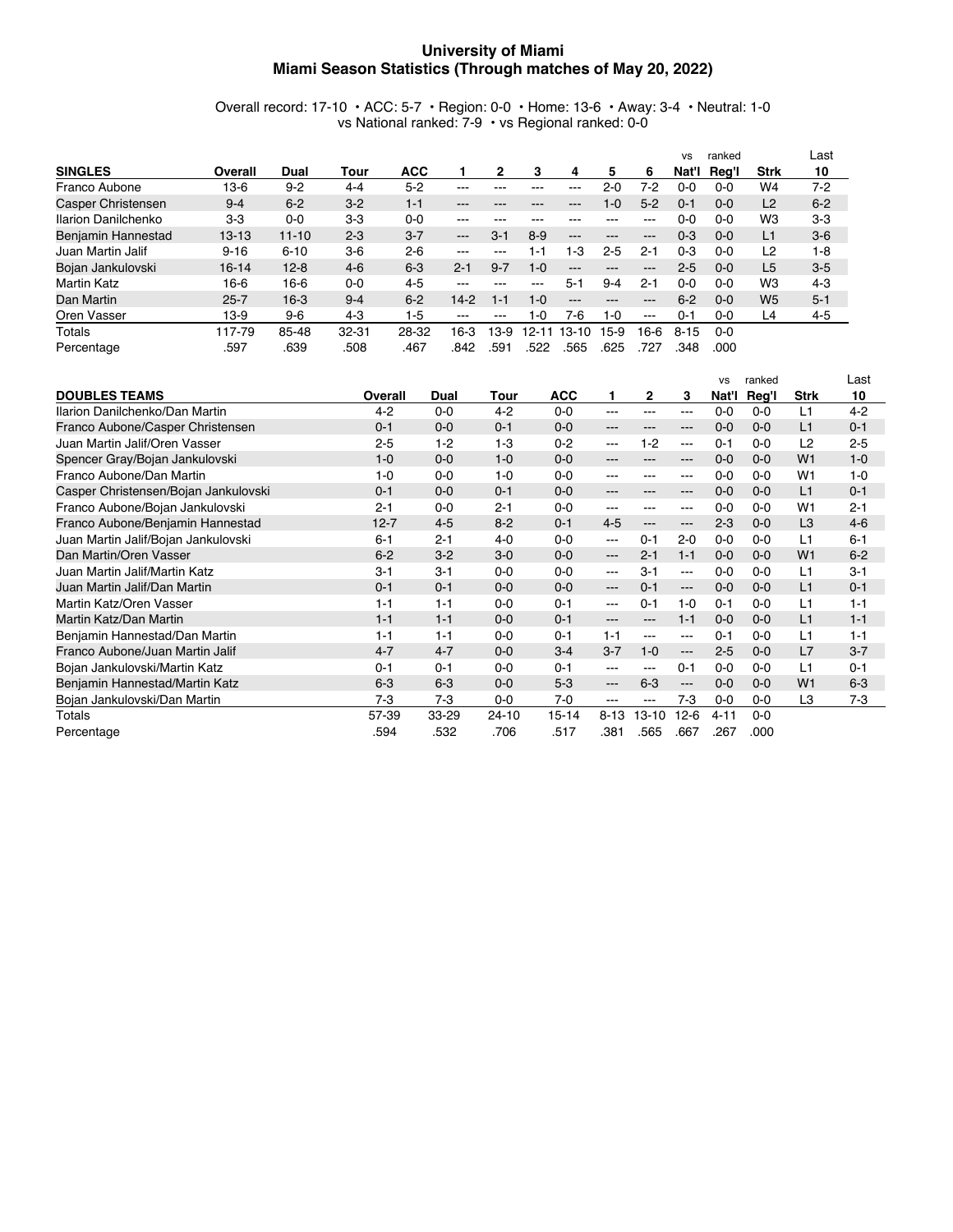#### **University of Miami Miami Season Statistics (Through matches of May 20, 2022)**

| Date           | <b>Opponent</b>                |              |                | Score Overall        | <b>ACC</b> |     | Nation Region |
|----------------|--------------------------------|--------------|----------------|----------------------|------------|-----|---------------|
| Sept. 20, 2021 | Auburn Invitational            |              | (Auburn, Ala.) |                      |            |     |               |
| Oct. 8, 2021   | <b>Bulldawg Invitational</b>   |              | (Athens, Ga.)  |                      |            |     |               |
| Nov. 4, 2021   | <b>ITA Fall Nationals</b>      |              |                | (San Diego, Calif.)  |            |     |               |
| Oct. 21, 2021  | <b>ITA Southeast Regionals</b> |              |                | (Gainesville, Fla.)  |            |     |               |
| Jan 07, 2022   | Miami Spring Invite - Day 1    |              |                | (Coral Gables, Fla.) |            |     |               |
| Jan 8, 2022    | Miami Spring Invite - Day 2    |              |                | (Coral Gables, Fla.) |            |     |               |
| Jan 9, 2022    | Miami Spring Invite - Day 3    |              |                | (Coral Gables, Fla.) |            |     |               |
| Jan 17, 2022   | <b>TROY</b>                    | W            | $6 - 1$        | $1 - 0$              | $0 - 0$    |     |               |
| Jan 17, 2022   | <b>BINGHAMTON</b>              | W            | $7 - 0$        | $2 - 0$              | $0 - 0$    |     |               |
| Jan 21, 2022   | <b>FGCU</b>                    | W            | $6-1$          | $3-0$                | $0 - 0$    |     |               |
| Jan 22, 2022   | <b>NORTH FLORIDA</b>           | w            | $7 - 0$        | $4 - 0$              | $0 - 0$    |     |               |
| Jan. 30, 2022  | <b>CLEMSON</b>                 | W            | $4 - 1$        | $5-0$                | $0 - 0$    |     |               |
| Jan. 31, 2022  | at #2 Baylor                   | L            | $0 - 4$        | $5 - 1$              | $0 - 0$    |     |               |
| Feb 18, 2022   | <b>GEORGIA STATE</b>           | W            | $4 - 1$        | $6-1$                | $0 - 0$    |     |               |
| Feb 18, 2022   | <b>MERCER</b>                  | w            | $7 - 0$        | $7 - 1$              | $0 - 0$    |     |               |
| Feb 25, 2022   | #33 FLORIDA ATLANTIC           | W            | $4 - 1$        | $8 - 1$              | $0 - 0$    | #35 |               |
| Feb 26, 2022   | <b>LIBERTY</b>                 | W            | $7 - 0$        | $9 - 1$              | $0-0$      |     |               |
| * Mar 4, 2022  | #7 WAKE FOREST                 | L            | $3-4$          | $9 - 2$              | $0 - 1$    | #21 |               |
| * Mar 6, 2022  | #20 NC STATE                   | W            | $4 - 2$        | $10-2$               | $1 - 1$    | #21 |               |
| Mar 9, 2022    | #26 MEMPHIS                    | W            | $4 - 3$        | $11-2$               | $1 - 1$    | #24 |               |
| Mar 9, 2022    | <b>ARMY WEST POINT</b>         | W            | $4 - 0$        | $12 - 2$             | $1 - 1$    | #24 |               |
| * Mar 11, 2022 | #31 NORTH CAROLINA             | L            | $0 - 4$        | $12-3$               | $1 - 2$    | #24 |               |
| * Mar 13, 2022 | #40 DUKE                       | $\mathbf{L}$ | $2 - 4$        | $12 - 4$             | $1-3$      | #24 |               |
| * Mar 18, 2022 | at #47 Louisville              |              | $2 - 4$        | $12 - 5$             | $1 - 4$    | #24 |               |
| * Mar 20, 2022 | at #23 Notre Dame              | L            | $3-4$          | $12-6$               | $1-5$      | #25 |               |
| * Mar 30, 2022 | #30 FLORIDA STATE              | W            | $4 - 0$        | $13-6$               | $2-5$      | #36 |               |
| * Apr 01, 2022 | at Boston College              | W            | $4 - 1$        | $14-6$               | $3-5$      | #36 |               |
| * Apr 08, 2022 | <b>VIRGINIA TECH</b>           | L            | $3-4$          | $14 - 7$             | $3-6$      | #28 |               |
| * Apr 10, 2022 | #8 VIRGINIA                    | L            | $1-6$          | $14-8$               | $3 - 7$    | #28 |               |
| * Apr 14, 2022 | at #58 Georgia Tech            | W            | $4 - 3$        | $15 - 8$             | $4 - 7$    | #30 |               |
| * Apr 16, 2022 | at #67 Clemson                 | w            | $4 - 2$        | $16 - 8$             | $5 - 7$    | #30 |               |
| Apr 21, 2022   | #61 GEORGIA TECH               | L            | $1 - 4$        | $16-9$               | $5 - 7$    | #29 |               |
| 5/6/2022       | vs #45 South Florida           | W            | $4 - 3$        | $17-9$               | $5 - 7$    | #29 |               |
| 5/7/2022       | at #2 Florida                  | L            | $0 - 4$        | $17 - 10$            | $5 - 7$    | #29 |               |

|                     |         |           |         |            |          |         |         | vs      | ranked |
|---------------------|---------|-----------|---------|------------|----------|---------|---------|---------|--------|
| <b>DOUBLES</b>      | Overall | Dual      | Tour    | <b>ACC</b> |          | 2       | 3       | Nat'l   | Reg'l  |
| Bojan Jankulovski   | 16-7    | $9 - 5$   | 7-2     | $7 - 1$    | ---      | $0 - 1$ | $9 - 4$ | $0-0$   | $0-0$  |
| Dan Martin          | 20-10   | 12-8      | $8-2$   | $7-2$      | 1-1      | $2 - 2$ | $9 - 5$ | $0 - 1$ | $0-0$  |
| Juan Martin Jalif   | 15-15   | $10 - 12$ | $5 - 3$ | $3-6$      | 3-7      | $5 - 5$ | 2-0     | $2 - 6$ | $0-0$  |
| Ilarion Danilchenko | $4-2$   | $0-0$     | $4 - 2$ | 0-0        | $---$    | ---     | $---$   | 0-0     | $0-0$  |
| Casper Christensen  | 0-2     | 0-0       | $0 - 2$ | $0-0$      | $---$    | ---     | ---     | 0-0     | 0-0    |
| Franco Aubone       | 19-16   | $8 - 12$  | 11-4    | $3 - 5$    | $7-12$   | 1-0     | ---     | $4 - 8$ | $0-0$  |
| Oren Vasser         | $9 - 8$ | $5 - 5$   | 4-3     | $0 - 3$    | $---$    | $3 - 4$ | $2 - 1$ | $0 - 2$ | 0-0    |
| Spencer Gray        | 1-0     | 0-0       | 1-0     | $0-0$      | $---$    | ---     | $---$   | 0-0     | $0-0$  |
| Benjamin Hannestad  | 19-11   | $11 - 9$  | $8 - 2$ | $5 - 5$    | $5 - 6$  | $6 - 3$ | ---     | $2 - 4$ | $0-0$  |
| Martin Katz         | 11-7    | 11-7      | $0 - 0$ | $5-6$      | $---$    | $9 - 5$ | 2-2     | $0 - 1$ | $0-0$  |
|                     | 57-39   | $33 - 29$ | 24-10   | $15 - 14$  | $8 - 13$ | 13-10   | $12-6$  | 4-11    | $0-0$  |
| Percentage          | .594    | .532      | .706    | .517       | .381     | .565    | .667    | .267    | .000   |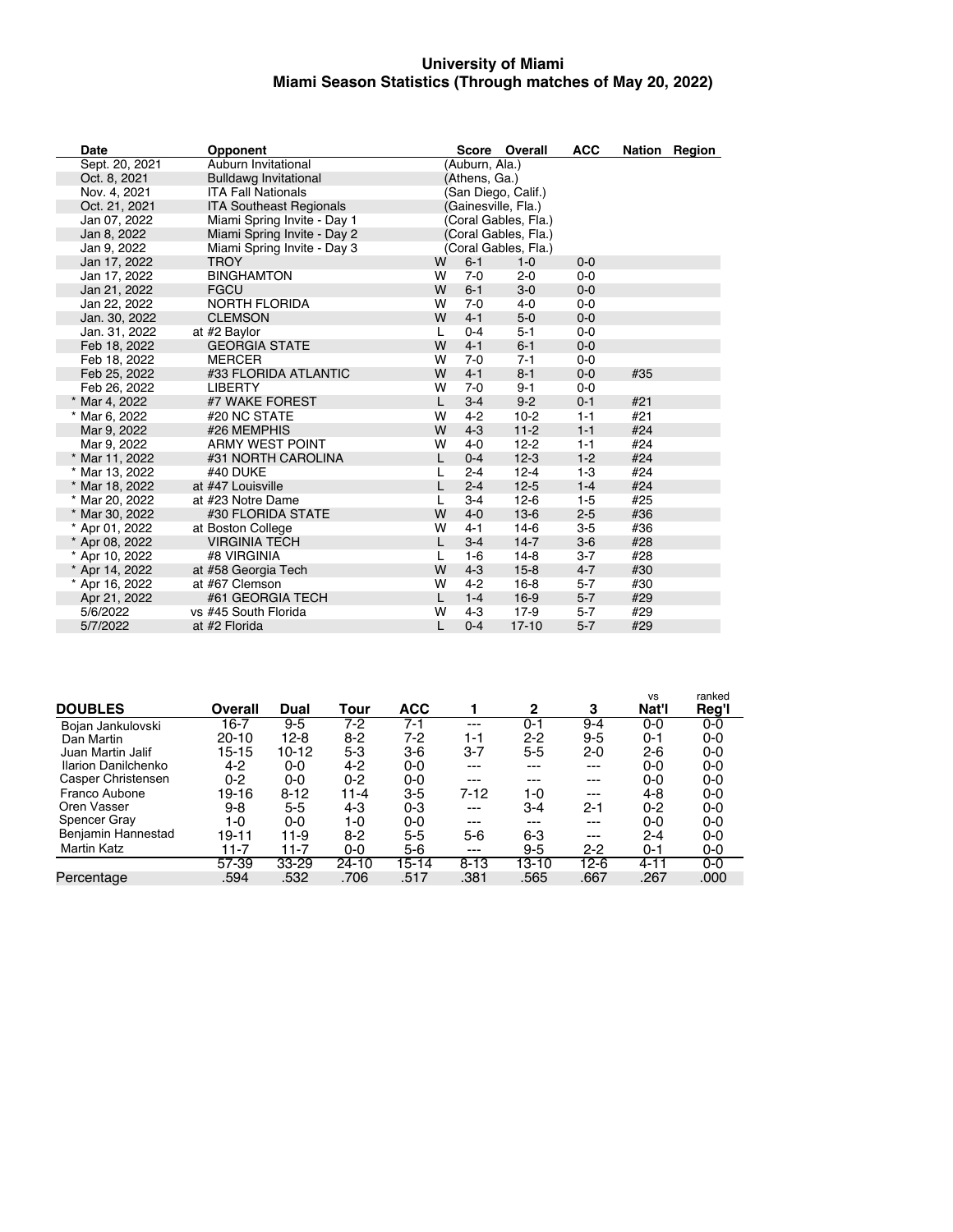#### **Franco Aubone**

|          | <b>SINGLES</b>              | <b>Team/School</b>               |   | Pos Opponent (Rank Nat/Reg) | <b>Singles score</b>               |
|----------|-----------------------------|----------------------------------|---|-----------------------------|------------------------------------|
|          | Sept. 20                    | vs Clemson                       |   | Spencer Whitaker            | Lost 4-6, 1-6                      |
|          | Sept. 20                    | vs Auburn                        |   | Tad Maclean                 | Lost $6-3, 6-7, 1-6$               |
|          | Sept. 20                    | vs Vanderbilt                    |   | Connor Robb-Wilcox          | Won 6-2, 5-7, 6-4                  |
|          | Oct. 8, 2021                | vs Auburn                        |   | Jackson Ross                | Won 2-6, 6-3, 6-4                  |
|          | Oct. 8, 2021                | vs UNC Wilmington                |   | Danil Ozernov               | Won 6-0, 6-3                       |
|          | Oct. 8, 2021                | vs UNC Wilmington                |   | Reece Falck                 | Lost 6-1, 5-7, 6-7 (4-7)           |
|          | Oct. 21                     | vs Georgia Southern              |   | t-g1 Tao Castillo           | Lost 6-3, 3-6, 7-10                |
|          |                             | Oct. 21 vs South Florida         |   | t-gc Sandeep Mohandoss      | Won 6-1, 6-2                       |
|          | Feb 18, 2022                | Mercer                           |   | 6 Samuel Barrow             | Won 6-2, 6-1                       |
|          |                             | Mar 9, 2022 Army West Point      |   | 5 Huarte, Jake              | Won 6-1, 6-3                       |
|          |                             | Mar 18, 2022 at #47 Louisville   | 6 | David Mizrahi               | Lost $6-4$ , $4-6$ , $6-7$ $(5-7)$ |
| $^\star$ |                             | Mar 20, 2022 at #23 Notre Dame   |   | 6 Brian Bilsey              | Won 6-2, 6-0                       |
| $\star$  | Mar 30, 2022                | #30 Florida State                | 6 | John Bernard                | Won 6-1, 7-6 (9-7)                 |
| $^\star$ |                             | Apr 01, 2022 at Boston College   |   | 5 Jake Vassel               | Won 6-1, 6-1                       |
| $\star$  | Apr 08, 2022                | Virginia Tech                    | 6 | <b>Scott Sculley</b>        | Lost $7-5$ , $3-6$ , $3-6$         |
| $\star$  |                             | Apr 14, 2022 at #58 Georgia Tech |   | 6 Angel Guerrero            | Won 6-0, 6-1                       |
| $\star$  | Apr 16, 2022 at #67 Clemson |                                  | 6 | Maxwell Smith               | Won 6-2, 6-4                       |
|          | Apr 21, 2022                | #61 Georgia Tech                 |   | 6 Brandon McKinney          | Won 7-5, 6-2                       |
|          | 5/6/2022                    | vs #45 South Florida             | 6 | Bruno Oliveira              | Won 7-6 (7-4), 6-4                 |
|          | 5/7/2022                    | at #2 Florida                    |   | 5 Mattias Siimar            | 7-6 (7-1), 1-0, unfinished         |
|          |                             |                                  |   |                             |                                    |

|         | <b>DOUBLES</b> | <b>Team/School</b>            |                | Pos Opponent (Rank Nat/Reg)                 |                | Doubles score/partner              |
|---------|----------------|-------------------------------|----------------|---------------------------------------------|----------------|------------------------------------|
|         | Sept. 20       | vs Clemson                    |                | Ryuhei Azuma/Spencer Whitaker               |                | Lost 6-8/Casper Christensen        |
|         | Sept. 20       | vs Vanderbilt                 |                | George Harwell/Max Freeman                  |                | Won 8-4/Dan Martin                 |
|         | Oct. 8         | vs UNC Charlotte              |                | Stefanos Savva/Mikhail Sokolovskiy          |                | Won 8-5/Bojan Jankulovski          |
|         | Oct. 8         | vs Ole Miss                   |                | Jakob Cadonau/Lukas Engelhardt              |                | Lost 6-8/Bojan Jankulovski         |
|         | Oct. 8         | vs Georgia                    |                | Spencer Gray/Mathis Debru                   |                | Won 8-1/Bojan Jankulovski          |
|         | Nov. 4         | vs UNC Charlotte              |                | t-32 Stefanos Savva/Coy Simon               |                | Lost 4-6, 4-6/Benjamin Hannestad   |
|         | Nov. 4         | vs Montana State              |                | c32 Matej Panik/Daan Van Dijk               |                | Won 6-4, 7-6 (7-4)/Benjamin Hanne  |
|         | Nov. 4         | vs Middle Tennessee           |                | cqf Stijn Slump/Pavel Motl (21/-)           |                | Won 6-2, 6-4/Benjamin Hannestad    |
|         | Nov. 4         | vs Arkansas                   |                | csf Melvin Manuel/Adrien Burdet             |                | Won 7-5, 6-3/Benjamin Hannestad    |
|         | Nov. 4         | vs Ohio State                 |                | cfi Justin Boulais/James Trotter            |                | Won 4-6, 6-3, 10-7/Benjamin Hanne  |
|         | Oct. 21        | vs Georgia Tech               |                | t-32 Keshav Chopra/Chen Dong                |                | Won 8-7 (8-6)/Benjamin Hannestad   |
|         | Oct. 21        | vs South Florida              |                | t-16 Antonio Muniz Hidalg/Munuel Gonclaves  |                | Won 8-3/Benjamin Hannestad         |
|         | Oct. 21        | vs Georgia                    |                | t-qf Erik Grevelius/Blake Croyder           |                | Won 8-5/Benjamin Hannestad         |
|         | Oct. 21        | vs Georgia State              |                | t-sf Andrei Duarte/Roberts Grinvalds (43/-) |                | Won 2-6, 6-3, 10-6/Benjamin Hanne  |
|         | Oct. 21        | vs Georgia Tech               |                | t-fi Marcus McDaniel/Andres Martin (8/-)    |                | Lost 6-7 (2-7), 5-7/Benjamin Hanne |
|         | Jan 17         | Troy                          | 1              | Martens, Noah/Llinares, Vito                | Won            | 6-2/Benjamin Hannestad             |
|         | Jan 21         | <b>FGCU</b>                   | 1              | DAMM, Max/JOHNSON, Magnus                   | Won            | 6-2/Benjamin Hannestad             |
|         | Jan 22         | North Florida                 | 1              | Jonas Hartenstein/Jorge Nunez               | Won            | 6-2/Benjamin Hannestad             |
|         | Jan. 30        | Clemson                       | 1              | Ryuhei Azuma/Teodor Giusca                  | Lost           | 6-7 (2-7)/Benjamin Hannestad       |
|         | Jan. 31        | at #2 Baylor                  | 1.             | Finn Bass/Sven Lah (18/-)                   |                | 4-3, unfinished/Benjamin Hann      |
|         | Feb 18         | Georgia State                 |                | Roberts Grinvalds/Andrei Duarte             | Lost           | 3-6/Benjamin Hannestad             |
|         | Feb 18         | <b>Mercer</b>                 |                | Lucas Wayenburg/David Georgadze             | Won            | 6-1/Benjamin Hannestad             |
|         | Feb 25         | #33 Florida Atlantic          | 1              | Carles Sarrio/Hunter Robbins                | Lost           | 4-6/Benjamin Hannestad             |
|         | Feb 26         | Liberty                       | $\mathbf{1}$   | Deji Thomas-Smith/Christiaan Worst          |                | 4-5, unfinished/Benjamin Hann      |
| $\star$ | Mar 4          | #7 Wake Forest                |                | Eduardo Nava/Ben Draper                     | $\blacksquare$ | 6-6 (6-6), unfinished/Benjamin     |
|         | Mar 6          | #20 NC State                  | 1              | Robin Catry/Luca Staeheli (34/-)            | Lost           | 3-6/Benjamin Hannestad             |
|         | Mar 9          | #26 Memphis                   | 1              | David Stevenson/Jeremy Taylor (22/-)        | Lost           | 4-6/Benjamin Hannestad             |
|         | Mar 9          | Army West Point               | $\overline{2}$ | Eden Samuel/Huttepain, Diego                | Won            | 6-1/Juan Martin Jalif              |
| $\star$ | Mar 11         | #31 North Carolina            | 2              | Logan Zapp/Casey Kania (57/-)               | цÚ.            | 3-5, unfinished/Juan Martin Jali   |
| $\star$ | <b>Mar 13</b>  | #40 Duke                      | 1              | Connor Krug/Sean Sculley                    | Won            | 6-2/Juan Martin Jalif              |
| $\star$ | Mar 18         | at #47 Louisville             |                | Natan Rodrigues/Matthew Fung                |                | 3-4, unfinished/Juan Martin Jali   |
| $\star$ | <b>Mar 20</b>  | at #23 Notre Dame             | $\mathbf{1}$   | Axel Nefve/Matthew Che (42/-)               | Won            | 6-3/Juan Martin Jalif              |
| $\star$ | <b>Mar 30</b>  | #30 Florida State             | 1              | Maks Sllagy/J. Dous Karpenschif (77/-)      | Won            | 7-5/Juan Martin Jalif              |
|         | Apr 01         | at Boston College             | 1.             | Juan Jose Bianchi/Max Motlagh               | Lost           | 2-6/Juan Martin Jalif              |
| $\star$ | Apr 08         | Virginia Tech                 | 1              | Ryan Fishback/Alvaro Ariza                  |                | 4-4, unfinished/Juan Martin Jali   |
|         | Apr 10         | #8 Virginia                   | $\mathbf{1}$   | Chris Rodesch/Bar Botzer (49/-)             | Lost           | 5-7/Juan Martin Jalif              |
| $\star$ | Apr 14         | at #58 Georgia Tech           | 1              | Andres Martin/Marcus McDaniel (6/-)         | Lost           | 2-6/Juan Martin Jalif              |
| $\star$ | Apr 16         | at #67 Clemson                | 1              | Ryuhei Azuma/Spencer Whitaker               | Lost           | 2-6/Juan Martin Jalif              |
|         | Apr 21         | #61 Georgia Tech              |                | Andres Martin/Marcus McDaniel (13/-)        | Lost           | 3-6/Juan Martin Jalif              |
|         |                | 5/6/2022 vs #45 South Florida |                | Rithvik Bollipalli/Bruno Oliveira (43/-)    | Lost           | 3-6/Juan Martin Jalif              |
|         |                | 5/7/2022 at #2 Florida        | 1.             | Sam Riffice/Ben Shelton (5/-)               | Lost           | 3-6/Juan Martin Jalif              |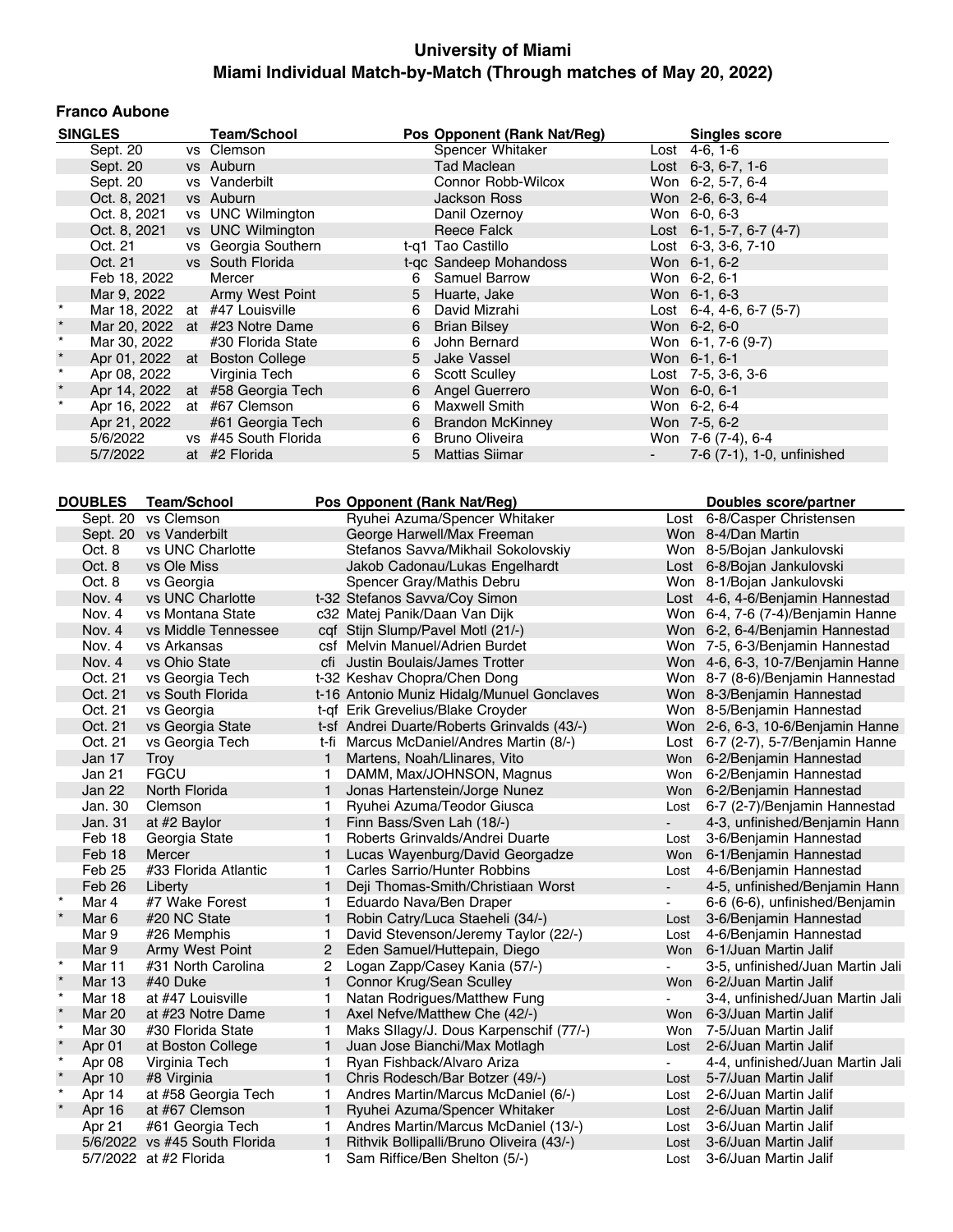## **Casper Christensen**

|         | <b>SINGLES</b> |    | <b>Team/School</b>    |   | Pos Opponent (Rank Nat/Req) |                          | <b>Singles score</b>              |
|---------|----------------|----|-----------------------|---|-----------------------------|--------------------------|-----------------------------------|
|         | Sept. 20       |    | vs Clemson            |   | <b>Matt Pitts</b>           |                          | Won 7-6 (10-8), 0-6, 4-0, retired |
|         | Sept. 20       |    | vs Auburn             |   | Will Nolan                  |                          | Lost $0-6.2-6$                    |
|         | Sept. 20       |    | vs Vanderbilt         |   | Max Freeman                 |                          | Won 1-6, 6-4, 6-3                 |
|         | Oct. 21        |    | vs Stetson            |   | t-g1 Alexandre Hillhouse    |                          | Won 6-4, 6-2                      |
|         | Oct. 21        |    | vs Georgia            |   | t-g2 Mathis Debru           |                          | Lost 7-5, 2-6, 11-13              |
|         | Jan 17, 2022   |    | Binghamton            |   | 6 Courage Crawford          |                          | Won 6-0, 6-0                      |
|         | Jan 22, 2022   |    | North Florida         | 6 | <b>Breno Margues</b>        |                          | Won 6-2, 6-2                      |
|         | Feb 18, 2022   |    | Georgia State         | 6 | Diego Padilha               | $\sim$                   | 5-7, 6-2, unfinished              |
|         | Feb 18, 2022   |    | Mercer                |   | 5 Marceau Fouilhoux         |                          | Won 6-7 (3-7), 7-6 (7-2), 10-7    |
|         | Feb 25, 2022   |    | #33 Florida Atlantic  |   | 6 Finn Stodder              |                          | Won 6-0, 7-6 (7-2)                |
|         | Feb 26, 2022   |    | Liberty               | 6 | Thando Longwe-Smit          |                          | Won 6-4, 6-4                      |
|         | Mar 9, 2022    |    | Army West Point       | 6 | Haikal, Samuel              | $\overline{\phantom{a}}$ | 6-4, 5-5, unfinished              |
| $\star$ | Apr 01, 2022   | at | <b>Boston College</b> | 6 | Juan Jose Bianchi           |                          | Won 6-4, 7-5                      |
| $\star$ | Apr 10, 2022   |    | #8 Virginia           |   | 6 Alexander Kiefer          |                          | Lost 1-6, 0-6                     |
|         | 5/7/2022       |    | at #2 Florida         | 6 | Josh Goodger (119/-)        |                          | Lost 4-6, 4-6                     |

| <b>DOUBLES</b> | Team/School            | Pos Opponent (Rank Nat/Req)        | Doubles score/partner       |
|----------------|------------------------|------------------------------------|-----------------------------|
|                | Sept. 20 vs Clemson    | Ryuhei Azuma/Spencer Whitaker      | Lost 6-8/Franco Aubone      |
|                | Sept. 20 vs Vanderbilt | Joubert Klopper/Connor Robb-Wilcox | Lost 5-8/Bojan Jankulovski  |
| Feb 18         | Mercer                 | 3 Danny Flynn/Samuel Macleod       | 4-4. unfinished/Martin Katz |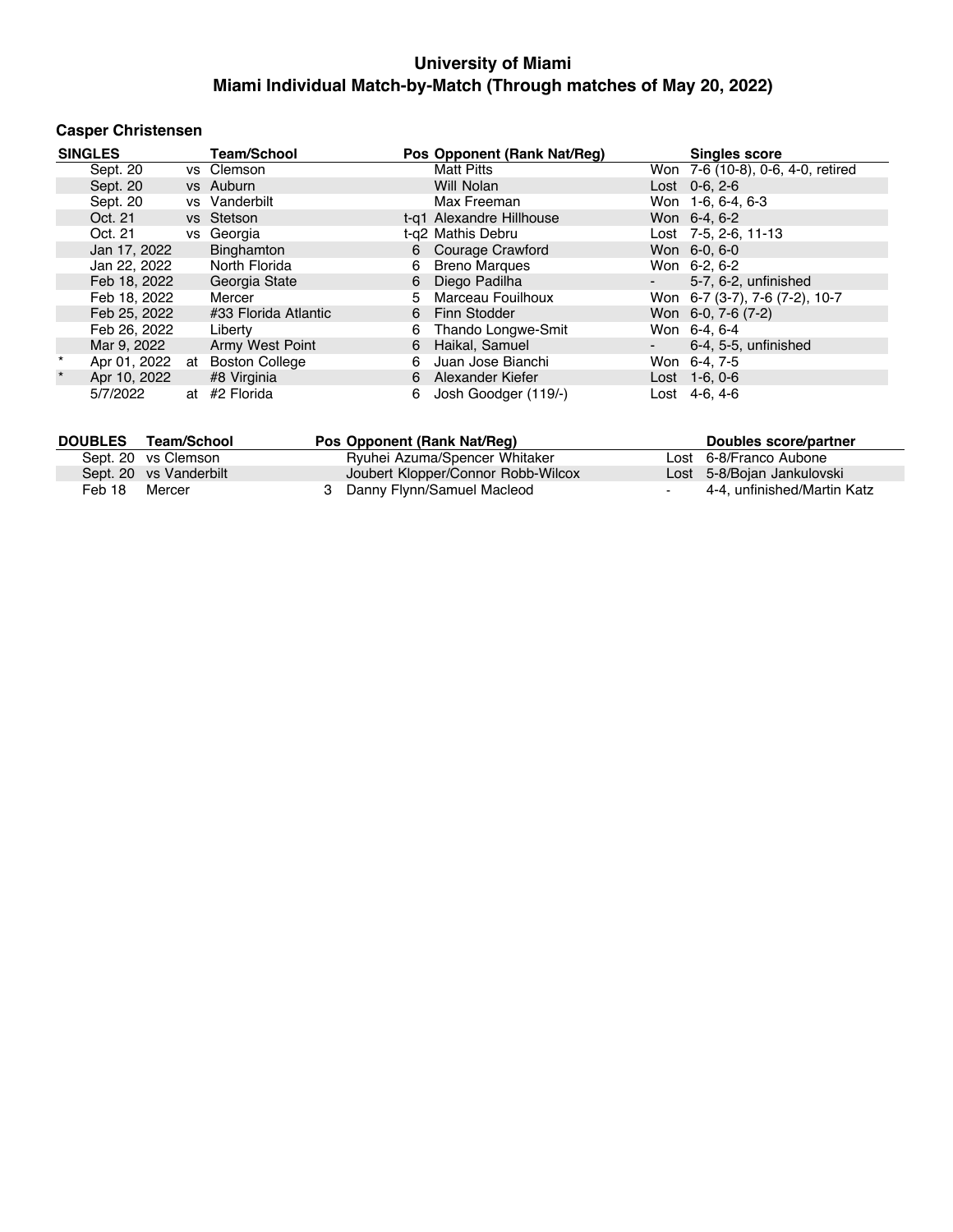### **Ilarion Danilchenko**

| <b>SINGLES</b> |              | <b>Team/School</b> | Pos Opponent (Rank Nat/Reg) | <b>Singles score</b> |  |
|----------------|--------------|--------------------|-----------------------------|----------------------|--|
| Sept. 20       |              | vs Clemson         | Yizhou Liu                  | $Last 4-6, 0-6$      |  |
| Sept. 20       |              | vs Vanderbilt      | Macsen Sisam                | $Last 1-6, 3-6$      |  |
|                | Oct. 8, 2021 | vs UNC Wilmington  | Ignacio Sandoval            | Lost $5-7, 1-6$      |  |
|                | Oct. 8, 2021 | vs Ole Miss        | <b>Walker Stearns</b>       | Won 4-6, 6-1, 6-4    |  |
|                | Oct. 8, 2021 | vs Dartmouth       | Hikaru Takeda               | Won 4-6, 6-1, 6-2    |  |
| Oct. 21        |              | vs Mercer          | t-gc Alexandr Koliev        | Won 7-5, 6-3         |  |

| <b>DOUBLES</b> | Team/School         | Pos Opponent (Rank Nat/Req)        | Doubles score/partner    |
|----------------|---------------------|------------------------------------|--------------------------|
|                | Sept. 20 vs Clemson | Teodor Giusca/Yizhou Liu           | Won 8-6/Dan Martin       |
| Oct. 8         | vs South Carolina   | Jake Beasley/James Story           | Won 8-7 (7-5)/Dan Martin |
| Oct. 8         | vs Georgia          | Miguel Perez Pena/Britton Johnston | Won 8-5/Dan Martin       |
| Oct. 8         | vs Auburn           | Jan Galka/Jackson Ross             | Lost 1-8/Dan Martin      |
| Oct. 21        | vs Florida State    | t-32 Loris Pourroy/Youcef Rihane   | Won 8-4/Dan Martin       |
| Oct. 21        | vs Georgia          | t-16 Blake Croyder/Erik Grevelius  | Lost 2-8/Dan Martin      |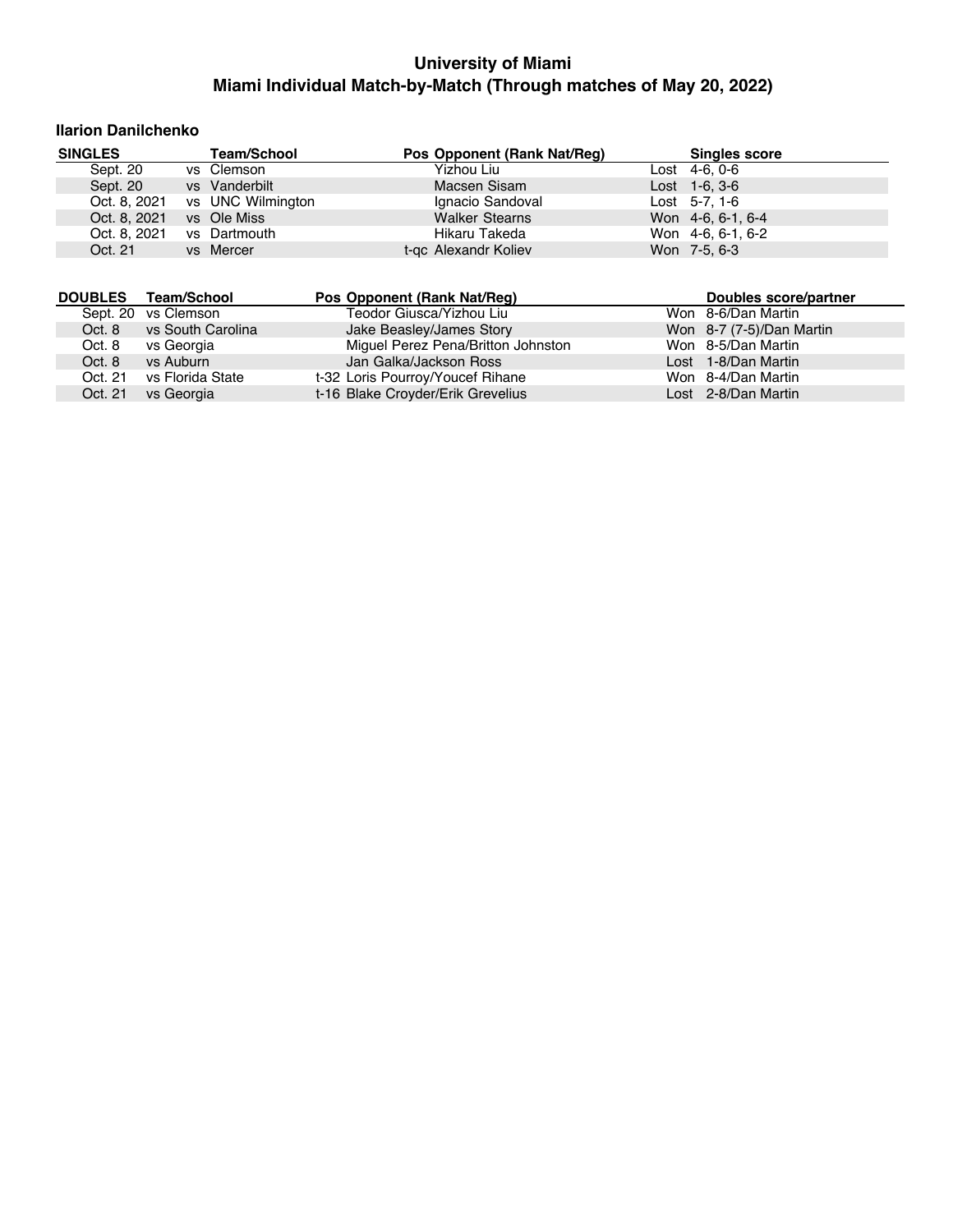## **Benjamin Hannestad**

|         | <b>SINGLES</b>              | <b>Team/School</b>             |                | Pos Opponent (Rank Nat/Reg)      |                 | <b>Singles score</b>      |
|---------|-----------------------------|--------------------------------|----------------|----------------------------------|-----------------|---------------------------|
|         | Oct. 21                     | vs Florida Gulf Coast          |                | t-64 SEPULVEDA, Marcelo          |                 | Lost 7-5, 2-6, 4-6        |
|         | Oct. 21                     | vs Kennesaw State              |                | C32 Raul Garcia                  |                 | Won 1-6, 6-4, 10-5        |
|         | Oct. 21                     | vs Georgia State               |                | C <sub>16</sub> Andrei Duarte    |                 | $Last \, 3-6, 3-6$        |
|         | Oct. 21                     | vs Georgia                     |                | C <sub>16</sub> Britton Johnston |                 | Won 6-3, 3-6, 10-3        |
|         | Oct. 21                     | vs Florida                     |                | CQ Mattias Siimar (103/-)        |                 | Lost 4-6, 3-6             |
|         | Jan 17, 2022                | Troy                           | 3              | Martens, Noah                    |                 | Won 7-5, 6-0              |
|         | Jan 17, 2022                | Binghamton                     |                | 3 Kyle Weekes                    |                 | Won 6-2, 6-3              |
|         | Jan 21, 2022                | <b>FGCU</b>                    |                | 2 SEPULVEDA, Marcelo             |                 | Won 6-3, 5-7, 7-6 $(8-6)$ |
|         | Jan 22, 2022                | North Florida                  | $\overline{2}$ | PJ Kotan                         |                 | Won 7-5, 6-3              |
|         | Jan. 30                     | Clemson                        |                | 3 Jorge Plans Gonzalez           |                 | Won 6-2, 4-6, 6-2         |
|         | Jan. 31                     | at #2 Baylor                   |                | 3 Sven Lah (48/-)                | $\sim 10^{-11}$ | 0-6, 6-1, 0-2, unfinished |
|         | Feb 18, 2022                | Georgia State                  |                | 3 Harvey Maughan                 |                 | Won 6-4, 6-3              |
|         | Feb 25, 2022                | #33 Florida Atlantic           |                | 3 A. Fernandez Horta             |                 | 6-2, 3-6, 4-4, unfinished |
|         | Feb 26, 2022                | Liberty                        |                | 3 Rafael M. Da Silva             |                 | Won 6-3, 6-2              |
|         | Mar 4, 2022                 | #7 Wake Forest                 | 3              | Eduardo Nava (62/-)              |                 | Lost $2-6, 6-4, 4-6$      |
| $\star$ | Mar 6, 2022                 | #20 NC State                   |                | 3 Luca Staeheli                  |                 | Lost $6-7$ (5-7), 0-6     |
|         | Mar 9, 2022                 | #26 Memphis                    |                | 3 David Stevenson                |                 | Lost $2-6, 4-6$           |
| $\star$ | Mar 11, 2022                | #31 North Carolina             |                | 3 Mac Kiger                      |                 | Lost $4-6, 1-6$           |
| $\star$ | Mar 13, 2022                | #40 Duke                       | 3              | Connor Krug                      |                 | Won 6-2, 6-2              |
| $\star$ |                             | Mar 18, 2022 at #47 Louisville | $\mathbf{2}$   | Josh Howard-Tripp                |                 | Lost $2-6, 2-6$           |
| $\star$ |                             | Mar 20, 2022 at #23 Notre Dame | 3              | Matthew Che                      |                 | Lost $2-6, 6-7$ (6-8)     |
| $\star$ | Mar 30, 2022                | #30 Florida State              | 3              | <b>Richard Thongoana</b>         |                 | Won 6-3, 6-2              |
| $\star$ |                             | Apr 01, 2022 at Boston College | $\overline{2}$ | Will Kasten                      |                 | Won 6-0, 6-3              |
| $\star$ | Apr 14, 2022                | at #58 Georgia Tech            |                | 3 Keshav Chopra                  |                 | Lost 3-6, 5-7             |
| $\star$ | Apr 16, 2022 at #67 Clemson |                                | 3              | Jorge Plans Gonzalez             |                 | Lost 2-6, 6-2, 3-6        |
|         | Apr 21, 2022                | #61 Georgia Tech               |                | 3 Keshav Chopra                  |                 | Lost $0-6, 6-3, 4-6$      |
|         | 5/6/2022                    | vs #45 South Florida           | 3              | Antonio Muniz                    |                 | Won 6-3, 6-4              |
|         | 5/7/2022                    | at #2 Florida                  |                | 3 Duarte Vale (115/-)            |                 | Lost 3-6, 3-6             |

|         | <b>DOUBLES</b>   | <b>Team/School</b>            |                | Pos Opponent (Rank Nat/Reg)                 |                          | Doubles score/partner               |
|---------|------------------|-------------------------------|----------------|---------------------------------------------|--------------------------|-------------------------------------|
|         | Nov. 4           | vs UNC Charlotte              |                | t-32 Stefanos Savva/Coy Simon               |                          | Lost 4-6, 4-6/Franco Aubone         |
|         | Nov. 4           | vs Montana State              |                | c32 Matej Panik/Daan Van Dijk               |                          | Won 6-4, 7-6 (7-4)/Franco Aubone    |
|         | Nov. 4           | vs Middle Tennessee           |                | cqf Stijn Slump/Pavel Motl (21/-)           |                          | Won 6-2, 6-4/Franco Aubone          |
|         | Nov. 4           | vs Arkansas                   |                | csf Melvin Manuel/Adrien Burdet             |                          | Won 7-5, 6-3/Franco Aubone          |
|         | Nov. 4           | vs Ohio State                 |                | cfi Justin Boulais/James Trotter            |                          | Won 4-6, 6-3, 10-7/Franco Aubone    |
|         | Oct. 21          | vs Georgia Tech               |                | t-32 Keshav Chopra/Chen Dong                |                          | Won 8-7 (8-6)/Franco Aubone         |
|         | Oct. 21          | vs South Florida              |                | t-16 Antonio Muniz Hidalg/Munuel Gonclaves  |                          | Won 8-3/Franco Aubone               |
|         | Oct. 21          | vs Georgia                    |                | t-gf Erik Grevelius/Blake Croyder           |                          | Won 8-5/Franco Aubone               |
|         | Oct. 21          | vs Georgia State              |                | t-sf Andrei Duarte/Roberts Grinvalds (43/-) |                          | Won 2-6, 6-3, 10-6/Franco Aubone    |
|         | Oct. 21          | vs Georgia Tech               | t-fi           | Marcus McDaniel/Andres Martin (8/-)         |                          | Lost $6-7$ (2-7), 5-7/Franco Aubone |
|         | Jan 17           | Troy                          | 1.             | Martens, Noah/Llinares, Vito                | Won                      | 6-2/Franco Aubone                   |
|         | Jan 17           | Binghamton                    | $\mathbf{1}$   | Shourya Verma/Dan Pergel                    | $\blacksquare$           | 4-2, unfinished/Martin Katz         |
|         | Jan 21           | <b>FGCU</b>                   | 1.             | DAMM, Max/JOHNSON, Magnus                   | Won                      | 6-2/Franco Aubone                   |
|         | Jan 22           | North Florida                 | $\mathbf{1}$   | Jonas Hartenstein/Jorge Nunez               | Won                      | 6-2/Franco Aubone                   |
|         | Jan. 30          | Clemson                       | 1.             | Ryuhei Azuma/Teodor Giusca                  | Lost                     | 6-7 (2-7)/Franco Aubone             |
|         | Jan. 31          | at #2 Baylor                  | $\mathbf{1}$   | Finn Bass/Sven Lah (18/-)                   | $\overline{\phantom{0}}$ | 4-3, unfinished/Franco Aubone       |
|         | Feb 18           | Georgia State                 | 1.             | Roberts Grinvalds/Andrei Duarte             | Lost                     | 3-6/Franco Aubone                   |
|         | Feb 18           | Mercer                        | $\mathbf{1}$   | Lucas Wayenburg/David Georgadze             | Won                      | 6-1/Franco Aubone                   |
|         | Feb 25           | #33 Florida Atlantic          | 1.             | Carles Sarrio/Hunter Robbins                | Lost                     | 4-6/Franco Aubone                   |
|         | Feb 26           | Liberty                       | 1              | Deji Thomas-Smith/Christiaan Worst          | $\blacksquare$           | 4-5, unfinished/Franco Aubone       |
| $\star$ | Mar 4            | #7 Wake Forest                | 1.             | Eduardo Nava/Ben Draper                     |                          | 6-6 (6-6), unfinished/Franco Au     |
| $\star$ | Mar <sub>6</sub> | #20 NC State                  | $\mathbf{1}$   | Robin Catry/Luca Staeheli (34/-)            | Lost                     | 3-6/Franco Aubone                   |
|         | Mar 9            | #26 Memphis                   | 1.             | David Stevenson/Jeremy Taylor (22/-)        | Lost                     | 4-6/Franco Aubone                   |
|         | Mar 9            | Army West Point               | $\mathbf{1}$   | Woodman, A.J./Lake, Thomas                  | Won                      | 6-1/Dan Martin                      |
| $\star$ | Mar 11           | #31 North Carolina            | 1              | Brian Cernoch/Mac Kiger (8/-)               | Lost                     | 4-6/Dan Martin                      |
| $\star$ | <b>Mar 13</b>    | #40 Duke                      | $\overline{2}$ | Faris Khan/Andrew Zhang                     |                          | Won 6-3/Martin Katz                 |
| $\star$ | Mar 18           | at #47 Louisville             | $\overline{2}$ | Etienne Donnet/Alex Wesbrooks               | Won                      | 6-4/Martin Katz                     |
| $\star$ | <b>Mar 20</b>    | at #23 Notre Dame             | 2              | Peter Conklin/Matthew Halpin                |                          | Won 6-3/Martin Katz                 |
| $\star$ | Mar 30           | #30 Florida State             | 2              | Andreja Petrovic/Loris Pourroy              | Lost                     | 4-6/Martin Katz                     |
| $\star$ | Apr 01           | at Boston College             | $\overline{2}$ | Mason Fung/Jake Vassel                      | Lost                     | 3-6/Martin Katz                     |
| $\star$ | Apr 08           | Virginia Tech                 | 2              | Matt Harper/Scott Sculley                   | Won                      | 6-3/Martin Katz                     |
| $\star$ | Apr 14           | at #58 Georgia Tech           | $\overline{2}$ | Brandon McKinney/Pablo Schlecher            |                          | Won 6-0/Martin Katz                 |
| $\star$ | Apr 16           | at #67 Clemson                | 2              | <b>Maxwell Smith/Teodor Giusca</b>          | Lost                     | 4-6/Martin Katz                     |
|         | Apr 21           | #61 Georgia Tech              | $\overline{2}$ | Brandon McKinney/Pablo Schlecher            | Won                      | 6-2/Martin Katz                     |
|         |                  | 5/6/2022 vs #45 South Florida | 2              | Chase Ferguson/Ivan Yatsuk                  | $\blacksquare$           | 5-6, unfinished/Martin Katz         |
|         |                  | 5/7/2022 at #2 Florida        | 2              | Andy Andrade/Mattias Siimar (65/-)          | $\blacksquare$           | 4-5. unfinished/Martin Katz         |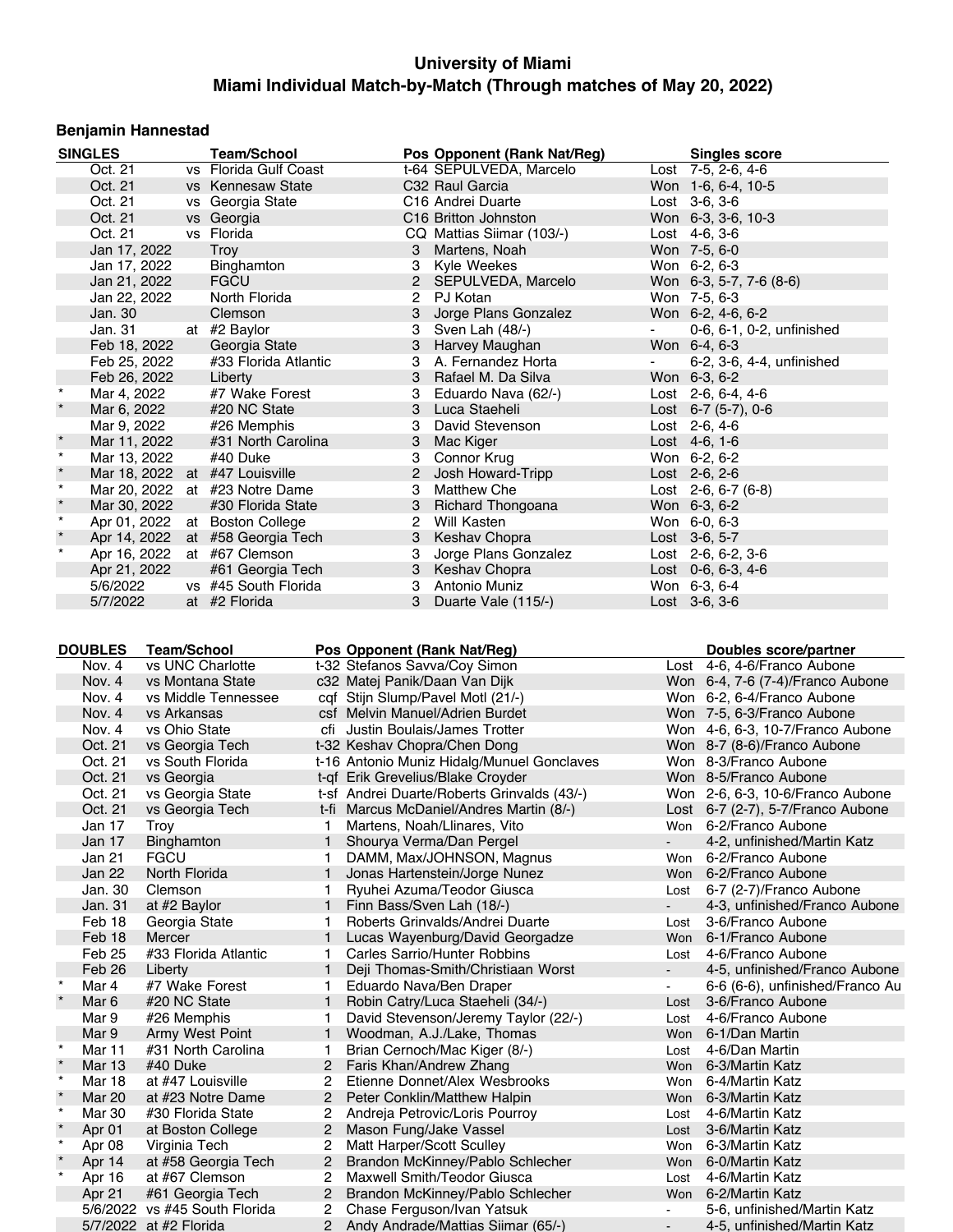#### **Juan Martin Jalif**

|         | <b>SINGLES</b>         |                    | <b>Team/School</b>                    | Pos Opponent (Rank Nat/Reg) |                                                                  |                                          | <b>Singles score</b> |                                                  |
|---------|------------------------|--------------------|---------------------------------------|-----------------------------|------------------------------------------------------------------|------------------------------------------|----------------------|--------------------------------------------------|
|         | Sept. 20               |                    | vs Clemson                            |                             |                                                                  | Jorge Plans Gonzalez                     |                      | Lost 6-4, 6-7, 6-7                               |
|         | Sept. 20               |                    | vs Auburn                             |                             |                                                                  | <b>Tyler Stice</b>                       |                      | Lost $4-6, 4-6$                                  |
|         | Sept. 20               |                    | vs Vanderbilt                         |                             |                                                                  | Marcus Ferreira (123/-)                  |                      | Lost 5-7, 5-7                                    |
|         | Oct. 8, 2021           |                    | vs UNC Charlotte                      |                             |                                                                  | Abhimanyu Vannemredd                     |                      | Won 1-0, retired                                 |
|         | Oct. 8, 2021           |                    | vs Dartmouth                          |                             |                                                                  | Hikaru Takeda                            |                      | Won 6-4, 6-3                                     |
|         | Oct. 8, 2021           |                    | vs UNC Wilmington                     |                             |                                                                  | Gabriel Hurtado                          |                      | Won 3-6, 6-3, 6-4                                |
|         | Oct. 8, 2021           |                    | vs UNC Wilmington                     |                             |                                                                  | <b>Richard Trey Mallory</b>              |                      | Lost $6-3$ , $3-6$ , $4-6$                       |
|         | Oct. 21                |                    | vs Georgia                            |                             |                                                                  | t-64 Blake Croyder (122/-)               |                      | Lost 6-3, 3-6, 1-6                               |
|         | Oct. 21                |                    | vs Georgia State                      |                             |                                                                  | C32 Roberts Grinvalds                    |                      | Lost 4-6, 4-6                                    |
|         | Jan 17, 2022           |                    | Troy                                  |                             | 6                                                                | Tasker, Christopher                      |                      | Won 4-6, 6-2, 11-9                               |
|         | Jan 21, 2022           |                    | <b>FGCU</b>                           |                             | 6                                                                | LOPEZ, Juan                              |                      | Won 7-5, 6-7 (4-7), 10-8                         |
|         | Jan 22, 2022           |                    | North Florida                         |                             | 5                                                                | Jorge Nunez                              |                      | Won 7-6 (7-1), 6-4                               |
|         | Jan. 30                |                    | Clemson                               |                             | 6                                                                | <b>Maxwell Smith</b>                     |                      | 6-0, 4-6, 2-3, unfinished                        |
|         | Jan. 31                |                    | at #2 Baylor                          |                             | 6                                                                | Juampi Mazzuchi                          |                      | Lost $3-6, 0-6$                                  |
|         | Feb 18, 2022           |                    | Mercer                                |                             | 3                                                                | Danny Flynn                              |                      | Won 6-3, 6-3                                     |
| $\star$ | Mar 4, 2022            |                    | #7 Wake Forest                        |                             | 5                                                                | Taha Baadi                               |                      | Won 6-3, 6-3                                     |
|         | Mar 6, 2022            |                    | #20 NC State                          |                             | 5                                                                | <b>Damien Salvestre</b>                  |                      | 2-6, 6-4, 2-2, unfinished                        |
|         | Mar 9, 2022            |                    | #26 Memphis                           |                             | 5                                                                | Pablo Alemany Malea                      |                      | Lost 2-6, 6-2, 4-6                               |
|         | Mar 9, 2022            |                    | Army West Point                       |                             | 3                                                                | Eden Samuel                              | $\blacksquare$       | 6-4, 5-2, unfinished                             |
| $\star$ | Mar 11, 2022           |                    | #31 North Carolina                    |                             | 5                                                                | Logan Zapp                               |                      | Lost $2-6, 3-6$                                  |
| $\star$ | Mar 13, 2022           |                    | #40 Duke                              |                             | 5                                                                | Edu Guell                                |                      | Lost 6-7 (5-7), 4-6                              |
| $\star$ |                        |                    | Mar 18, 2022 at #47 Louisville        |                             | 5                                                                | <b>Natan Rodrigues</b>                   |                      | Lost $2-6$ , $7-6$ $(7-5)$ , $5-7$               |
| $\star$ |                        |                    | Mar 20, 2022 at #23 Notre Dame        |                             | 4                                                                | Connor Fu                                |                      | Lost 3-6, 6-4, 5-7                               |
| $\star$ |                        |                    | Apr 01, 2022 at Boston College        |                             | 3                                                                | Oliver Worth                             |                      | 6-2, 2-6, 5-2, unfinished                        |
| $\star$ | Apr 08, 2022           |                    | Virginia Tech                         |                             | 4                                                                | <b>Michael Shepheard</b>                 |                      | Lost 2-6, 6-2, 2-6                               |
| $\star$ | Apr 10, 2022           |                    | #8 Virginia                           |                             | 3                                                                | J vd Schulenburg (28/-)                  |                      | Lost 2-6, 1-6                                    |
|         |                        |                    | Apr 16, 2022 at #67 Clemson           |                             | 4                                                                | Spencer Whitaker                         |                      | Won 7-6, 6-3                                     |
|         | Apr 21, 2022           |                    | #61 Georgia Tech                      |                             | 5                                                                | Pablo Schlecher                          |                      | Lost 2-6, 1-6                                    |
|         | 5/6/2022               |                    | vs #45 South Florida                  |                             |                                                                  | 4 Alvin Tudorica                         |                      | Lost $1-6, 2-6$                                  |
|         |                        |                    |                                       |                             |                                                                  |                                          |                      |                                                  |
|         |                        | <b>Team/School</b> |                                       |                             |                                                                  |                                          |                      |                                                  |
|         |                        |                    |                                       |                             |                                                                  |                                          |                      |                                                  |
|         | <b>DOUBLES</b>         |                    |                                       |                             | Pos Opponent (Rank Nat/Reg)                                      |                                          |                      | <b>Doubles score/partner</b>                     |
|         | Sept. 20               | vs Clemson         |                                       |                             | Matt Pitts/Maxwell Smith                                         |                                          |                      | Won 8-6/Oren Vasser                              |
|         | Sept. 20 vs Vanderbilt |                    |                                       |                             | <b>Marcus Ferreira/Michael Ross</b>                              |                                          |                      | Lost 4-8/Oren Vasser                             |
|         | Oct. 8                 | vs Auburn          |                                       |                             | Mathis Debru/Spencer Gray                                        |                                          |                      | Lost 6-8/Oren Vasser                             |
|         | Oct. 8                 | vs Vanderbilt      |                                       |                             |                                                                  | Joubert Klopper/Connor Robb-Wilcox       |                      | Lost 2-8/Oren Vasser                             |
|         | Oct. 21                |                    | vs Florida Atlantic                   |                             | t-q1 Gerard Escandell/Nicolas Jadoun                             |                                          |                      | Won 8-2/Bojan Jankulovski                        |
|         | Oct. 21                |                    | vs Georgia Southern                   |                             | t-q2 Alex Roumpis/Valentin Dun                                   |                                          |                      | Won 8-6/Bojan Jankulovski                        |
|         | Oct. 21                | vs Florida         |                                       |                             | t-32 Abedallah Shelbayh/Nate Bonetto                             |                                          |                      | Won 8-7 (7-3)/Bojan Jankulovski                  |
|         | Oct. 21                | vs Stetson         |                                       |                             | t-16 Diogo Marques/Clement Hamel                                 |                                          |                      | Won 8-5/Bojan Jankulovski                        |
|         | Jan 17                 | Troy               |                                       |                             | 2 Simkin, Nicolas/Tasker, Christopher                            |                                          |                      | Won 6-2/Martin Katz                              |
|         | Jan 17                 | Binghamton         |                                       |                             | 3 Adi Ben-Ari/Courage Crawford                                   |                                          |                      | Won 6-1/Bojan Jankulovski                        |
|         | Jan 21                 | FGCU               |                                       |                             |                                                                  | 2 MONTES, Juan/SEPULVEDA, Marcelo        |                      | Won 6-3/Martin Katz                              |
|         | Jan 22                 | North Florida      |                                       | 2                           | Rodrigo Crespo/PJ Kotan                                          |                                          | Won                  | Won 7-5/Bojan Jankulovski                        |
|         | Jan. 30                | Clemson            |                                       | 2                           | Maxwell Smith/Trey Stinchcomb                                    |                                          | Lost                 | 7-6 (7-4)/Martin Katz                            |
|         | Jan. 31<br>Feb 18      | at #2 Baylor       |                                       | 3                           | Matias Soto/Juampi Mazzuchi                                      |                                          |                      | 2-6/Martin Katz                                  |
|         | Feb 25                 | Georgia State      | #33 Florida Atlantic                  | 2                           | Diego Padilha/Patrick Lazo                                       |                                          | Lost                 | 1-5, unfinished/Bojan Jankulov<br>4-6/Dan Martin |
|         | Feb 26                 | Liberty            |                                       | 2                           | Kevin Huempfner/Filip Krolo<br>Rafael M. Da Silva/Nicaise Muamba |                                          | Won                  | 6-4/Oren Vasser                                  |
|         | Mar 4                  |                    | #7 Wake Forest                        | $\mathbf{2}$                | Siddhant Banthia/Jurabek Karimov                                 |                                          | Lost                 | 2-6/Oren Vasser                                  |
| $\star$ | Mar 6                  | #20 NC State       |                                       | 2                           |                                                                  | Fons Van Sambeek/Martins Rocens (51/-)   | Lost                 | 2-6/Oren Vasser                                  |
|         | Mar 9                  | #26 Memphis        |                                       | $\mathbf{2}$                | Oscar Cutting/Pablo Alemany Malea                                |                                          | Lost                 | 3-6/Bojan Jankulovski                            |
|         |                        |                    |                                       | 2                           | Eden Samuel/Huttepain, Diego                                     |                                          | Won                  | 6-1/Franco Aubone                                |
| $\star$ | Mar 9<br>Mar 11        |                    | Army West Point<br>#31 North Carolina | $\overline{2}$              | Logan Zapp/Casey Kania (57/-)                                    |                                          | $\blacksquare$       | 3-5, unfinished/Franco Aubone                    |
| $\star$ | Mar 13                 | #40 Duke           |                                       | 1                           | Connor Krug/Sean Sculley                                         |                                          | Won                  | 6-2/Franco Aubone                                |
| $\star$ | <b>Mar 18</b>          |                    | at #47 Louisville                     | $\mathbf{1}$                | Natan Rodrigues/Matthew Fung                                     |                                          |                      | 3-4, unfinished/Franco Aubone                    |
| $\star$ | <b>Mar 20</b>          |                    | at #23 Notre Dame                     | 1                           | Axel Nefve/Matthew Che (42/-)                                    |                                          | Won                  | 6-3/Franco Aubone                                |
|         | <b>Mar 30</b>          |                    | #30 Florida State                     | 1                           |                                                                  | Maks Sllagy/J. Dous Karpenschif (77/-)   | Won                  | 7-5/Franco Aubone                                |
| $\star$ | Apr 01                 |                    | at Boston College                     | 1                           | Juan Jose Bianchi/Max Motlagh                                    |                                          | Lost                 | 2-6/Franco Aubone                                |
| $\star$ | Apr 08                 | Virginia Tech      |                                       | 1                           | Ryan Fishback/Alvaro Ariza                                       |                                          |                      | 4-4, unfinished/Franco Aubone                    |
| $\star$ | Apr 10                 | #8 Virginia        |                                       | 1.                          | Chris Rodesch/Bar Botzer (49/-)                                  |                                          | Lost                 | 5-7/Franco Aubone                                |
|         | Apr 14                 |                    | at #58 Georgia Tech                   | 1                           | Andres Martin/Marcus McDaniel (6/-)                              |                                          | Lost                 | 2-6/Franco Aubone                                |
| $\star$ | Apr 16                 |                    | at #67 Clemson                        | 1                           | Ryuhei Azuma/Spencer Whitaker                                    |                                          | Lost                 | 2-6/Franco Aubone                                |
|         | Apr 21                 |                    | #61 Georgia Tech                      | $\mathbf{1}$                |                                                                  | Andres Martin/Marcus McDaniel (13/-)     | Lost                 | 3-6/Franco Aubone                                |
|         | 5/7/2022 at #2 Florida |                    | 5/6/2022 vs #45 South Florida         | 1.                          | Sam Riffice/Ben Shelton (5/-)                                    | Rithvik Bollipalli/Bruno Oliveira (43/-) | Lost                 | 3-6/Franco Aubone<br>3-6/Franco Aubone           |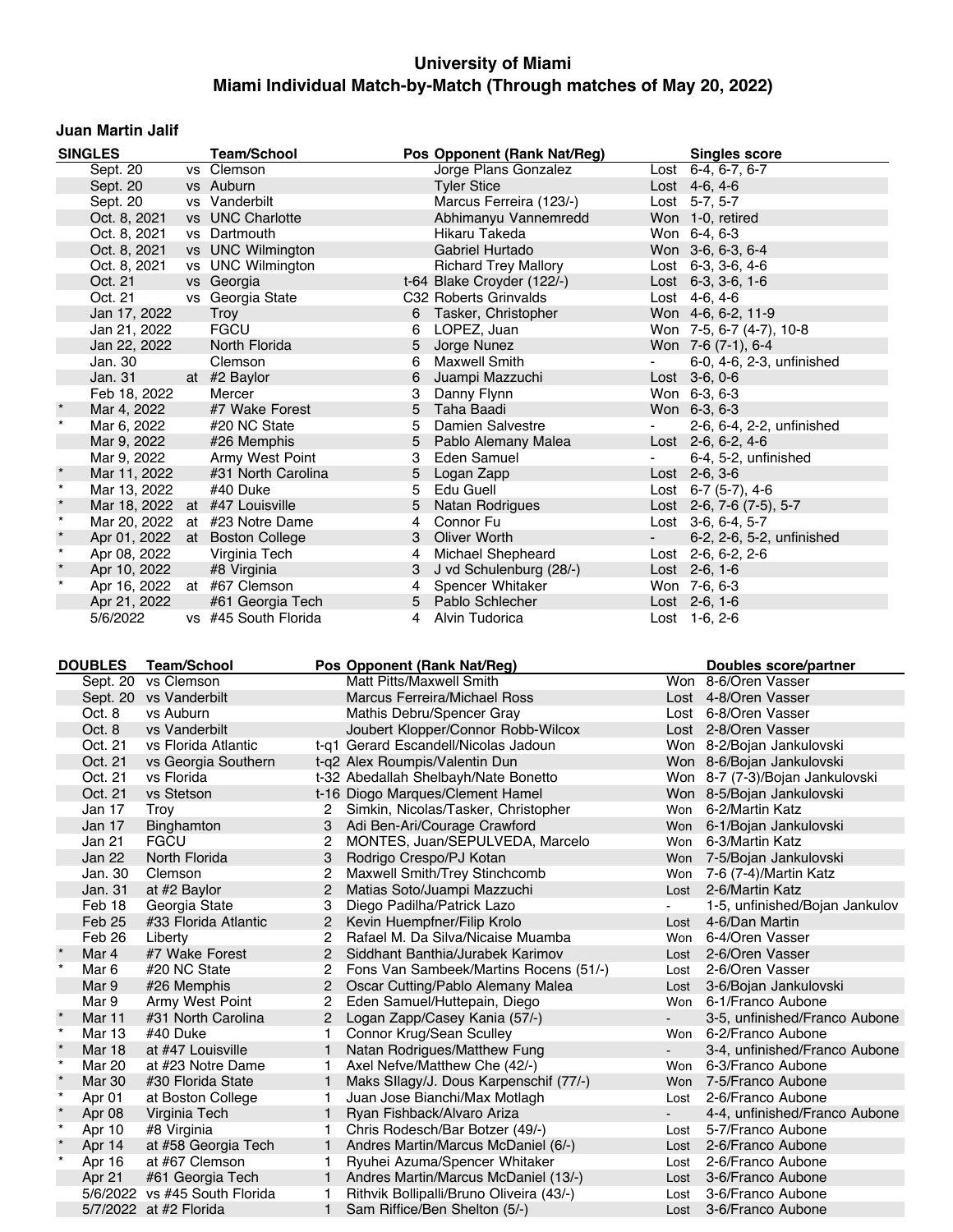## **Bojan Jankulovski**

|          | <b>SINGLES</b>                 | <b>Team/School</b>             |                | Pos Opponent (Rank Nat/Reg) |                          | <b>Singles score</b>           |  |  |  |
|----------|--------------------------------|--------------------------------|----------------|-----------------------------|--------------------------|--------------------------------|--|--|--|
| Sept. 20 |                                | vs Clemson                     |                | Teodor Giusca               |                          | Lost $6-3$ , 1-6, 1-6          |  |  |  |
|          | Sept. 20                       | vs Auburn                      |                | <b>Finn Murgett</b>         |                          | Lost $4-6, 6-4, 3-6$           |  |  |  |
|          | Sept. 20                       | vs Vanderbilt                  |                | George Harwell (43/-)       |                          | Lost 2-6, 2-6                  |  |  |  |
|          | Oct. 8, 2021                   | vs Tennessee                   |                | Mark Wallner                |                          | Won 6-2, 1-6, 7-6 (7-4)        |  |  |  |
|          | Oct. 8, 2021                   | vs South Carolina              |                | James Story                 |                          | Lost 5-7, 4-6                  |  |  |  |
|          | Oct. 8, 2021                   | vs UNC Charlotte               |                | Mikhail Sokolovskiy         |                          | Won 6-4, 7-5                   |  |  |  |
|          | Oct. 8, 2021                   | vs Auburn                      |                | Jan Galka                   |                          | Lost $1-6, 2-6$                |  |  |  |
|          | Oct. 21                        | vs Florida Gulf Coast          |                | t-64 STEFANACCI, Gugli      |                          | Won 7-6 (7-1), 6-1             |  |  |  |
|          | Oct. 21                        | vs South Florida               |                | t-32 Ivan Yatsuk            |                          | Won 6-4, 4-6, 6-3              |  |  |  |
|          | Oct. 21                        | vs Georgia Tech                |                | t-16 Andres Martin (31/-)   |                          | Lost 7-6 (7-4), 3-6, 1-6       |  |  |  |
|          | Jan 17, 2022                   | Troy                           |                | Antuna, Pelayo              |                          | Won 6-2, 6-4                   |  |  |  |
|          | Jan 17, 2022                   | Binghamton                     | $\mathbf{1}$   | Shourya Verma               |                          | Won 6-2, 6-2                   |  |  |  |
|          | Jan 21, 2022                   | <b>FGCU</b>                    | 1              | JOHNSON, Magnus             |                          | Lost $5-7, 4-6$                |  |  |  |
|          | Jan. 30                        | Clemson                        | 2              | Teodor Giusca (109/-)       |                          | Lost 2-6, 0-6                  |  |  |  |
|          | Jan. 31                        | at #2 Baylor                   | 2              | <b>Matias Soto</b>          | $\blacksquare$           | 4-6, 1-4, unfinished           |  |  |  |
|          | Feb 18, 2022                   | Georgia State                  | 2              | Andrei Duarte               | $\overline{\phantom{a}}$ | 5-7, 4-4, unfinished           |  |  |  |
|          | Feb 18, 2022                   | Mercer                         | 2              | David Georgadze             |                          | Won 6-1, 6-2                   |  |  |  |
|          | Feb 25, 2022                   | #33 Florida Atlantic           | $\overline{2}$ | Kevin Huempfner             | $\sim$                   | 6-4, 2-6, 0-2, unfinished      |  |  |  |
|          | Feb 26, 2022                   | Liberty                        | 2              | Josh Wilson                 |                          | Won 6-7 (5-7), 7-6 (7-5), 10-8 |  |  |  |
|          | Mar 4, 2022                    | #7 Wake Forest                 | $\overline{2}$ | <b>Rrezart Cungu</b>        |                          | Won 7-6 (7-5), 4-6, 6-1        |  |  |  |
| $\star$  | Mar 6, 2022                    | #20 NC State                   | 2              | Robin Catry (101/-)         |                          | Won 6-4, 6-4                   |  |  |  |
|          | Mar 9, 2022                    | #26 Memphis                    | 2              | Jeremy Taylor (113/-)       |                          | Won 7-5, 6-3                   |  |  |  |
|          | Mar 9, 2022                    | Army West Point                | $\overline{2}$ | Woodman, A.J.               |                          | Won 6-3, 6-3                   |  |  |  |
| $\star$  | Mar 11, 2022                   | #31 North Carolina             | 2              | Benjamin Sigouin            | $\sim$                   | 4-6, 3-2, unfinished           |  |  |  |
| $\star$  | Mar 13, 2022                   | #40 Duke                       | 2              | Andrew Zhang                |                          | Lost 4-6, 4-6                  |  |  |  |
| $\star$  | Mar 18, 2022 at #47 Louisville |                                | 3              | Tin Chen                    |                          | Won 6-1, 6-4                   |  |  |  |
| $\star$  |                                | Mar 20, 2022 at #23 Notre Dame | 2              | Aditya Vashistha            |                          | Won 7-5, 6-4                   |  |  |  |
| $\star$  | Mar 30, 2022                   | #30 Florida State              | $\overline{2}$ | Andreja Petrovic            |                          | Won 6-3, 6-1                   |  |  |  |
| $\star$  |                                | Apr 01, 2022 at Boston College | 1              | Max Motlagh                 | $\overline{\phantom{a}}$ | 6-7, 3-0, unfinished           |  |  |  |
| $\star$  | Apr 08, 2022                   | Virginia Tech                  | 2              | Hugo Maia                   |                          | Won 6-1, 6-4                   |  |  |  |
| $\star$  | Apr 10, 2022                   | #8 Virginia                    | 2              | Chris Rodesch (19/-)        |                          | Lost 4-6, 6-7 (4-7)            |  |  |  |
| $\star$  | Apr 14, 2022                   | at #58 Georgia Tech            | $\overline{2}$ | <b>Marcus McDaniel</b>      |                          | Lost $1-6, 3-6$                |  |  |  |
| $\star$  | Apr 16, 2022                   | at #67 Clemson                 | $\overline{2}$ | Teodor Giusca               | $\overline{\phantom{a}}$ | 6-4, 4-6, 3-3, unfinished      |  |  |  |
|          | Apr 21, 2022                   | #61 Georgia Tech               | $\overline{2}$ | <b>Marcus McDaniel</b>      |                          | Lost $3-6, 4-6$                |  |  |  |
|          | 5/6/2022                       | vs #45 South Florida           | $\overline{2}$ | Chase Ferguson              |                          | Lost 4-6, 4-6                  |  |  |  |
|          | 5/7/2022                       | at #2 Florida                  |                | 2 Sam Riffice (28/-)        |                          | Lost $3-6, 0-6$                |  |  |  |

|         | <b>DOUBLES</b> | Team/School                   |   | Pos Opponent (Rank Nat/Req)          |            | Doubles score/partner            |
|---------|----------------|-------------------------------|---|--------------------------------------|------------|----------------------------------|
|         | Sept. 20       | vs Clemson                    |   | Trey Stinchcomb/Andrew Puscas        | Won        | 8-6/Spencer Gray                 |
|         |                | Sept. 20 vs Vanderbilt        |   | Joubert Klopper/Connor Robb-Wilcox   |            | Lost 5-8/Casper Christensen      |
|         | Oct. 8         | vs UNC Charlotte              |   | Stefanos Savva/Mikhail Sokolovskiy   |            | Won 8-5/Franco Aubone            |
|         | Oct. 8         | vs Ole Miss                   |   | Jakob Cadonau/Lukas Engelhardt       |            | Lost 6-8/Franco Aubone           |
|         | Oct. 8         | vs Georgia                    |   | Spencer Gray/Mathis Debru            |            | Won 8-1/Franco Aubone            |
|         | Oct. 21        | vs Florida Atlantic           |   | t-g1 Gerard Escandell/Nicolas Jadoun |            | Won 8-2/Juan Martin Jalif        |
|         | Oct. 21        | vs Georgia Southern           |   | t-g2 Alex Roumpis/Valentin Dun       |            | Won 8-6/Juan Martin Jalif        |
|         | Oct. 21        | vs Florida                    |   | t-32 Abedallah Shelbayh/Nate Bonetto |            | Won 8-7 (7-3)/Juan Martin Jalif  |
|         | Oct. 21        | vs Stetson                    |   | t-16 Diogo Marques/Clement Hamel     |            | Won 8-5/Juan Martin Jalif        |
|         | Jan 17         | <b>Binghamton</b>             | 3 | Adi Ben-Ari/Courage Crawford         | Won        | 6-1/Juan Martin Jalif            |
|         | Jan 22         | North Florida                 | 3 | Rodrigo Crespo/PJ Kotan              | Won        | 7-5/Juan Martin Jalif            |
|         | Feb 18         | Georgia State                 | 3 | Diego Padilha/Patrick Lazo           |            | 1-5, unfinished/Juan Martin Jali |
|         | Mar 9          | #26 Memphis                   | 2 | Oscar Cutting/Pablo Alemany Malea    | Lost       | 3-6/Juan Martin Jalif            |
| $\star$ | <b>Mar 11</b>  | #31 North Carolina            | 3 | Benjamin Sigouin/Peter Murphy        | Lost       | 3-6/Martin Katz                  |
| $\star$ | Mar 13         | #40 Duke                      | 3 | Garrett Johns/Andrew Dale            | Won        | 6-2/Dan Martin                   |
|         | Mar 18         | at #47 Louisville             | 3 | Sergio Hernandez/Tin Chen            | Won        | 6-2/Dan Martin                   |
| $\star$ | Mar 20         | at #23 Notre Dame             | 3 | Connor Fu/Jean-Marc Malkowski        |            | unfinished/Dan Martin            |
|         | Mar 30         | #30 Florida State             | 3 | Alex Bulte/Youcef Rihane             | Won        | 6-0/Dan Martin                   |
| $\star$ | Apr 08         | Virginia Tech                 | 3 | Carlo Donato/Michael Shepheard       | <b>Won</b> | 6-1/Dan Martin                   |
| $\star$ | Apr 10         | #8 Virginia                   | 3 | Alexander Kiefer/Jackson Allen       | Won        | 6-1/Dan Martin                   |
| $\star$ | Apr 14         | at #58 Georgia Tech           | 3 | Keshav Chopra/Angel Guerrero         | <b>Won</b> | 7-5/Dan Martin                   |
|         | Apr 16         | at #67 Clemson                | 3 | Jorge Plans Gonzalez/Daniel Labrador | <b>Won</b> | 6-3/Dan Martin                   |
|         | Apr 21         | #61 Georgia Tech              | 3 | Keshav Chopra/Chen Dong              | Lost       | 5-7/Dan Martin                   |
|         |                | 5/6/2022 vs #45 South Florida | 3 | Sergio Gomez Montesa/Alvin Tudorica  | Lost       | 4-6/Dan Martin                   |
|         |                | 5/7/2022 at #2 Florida        | 3 | Nate Bonetto/Duarte Vale             | Lost       | 3-6/Dan Martin                   |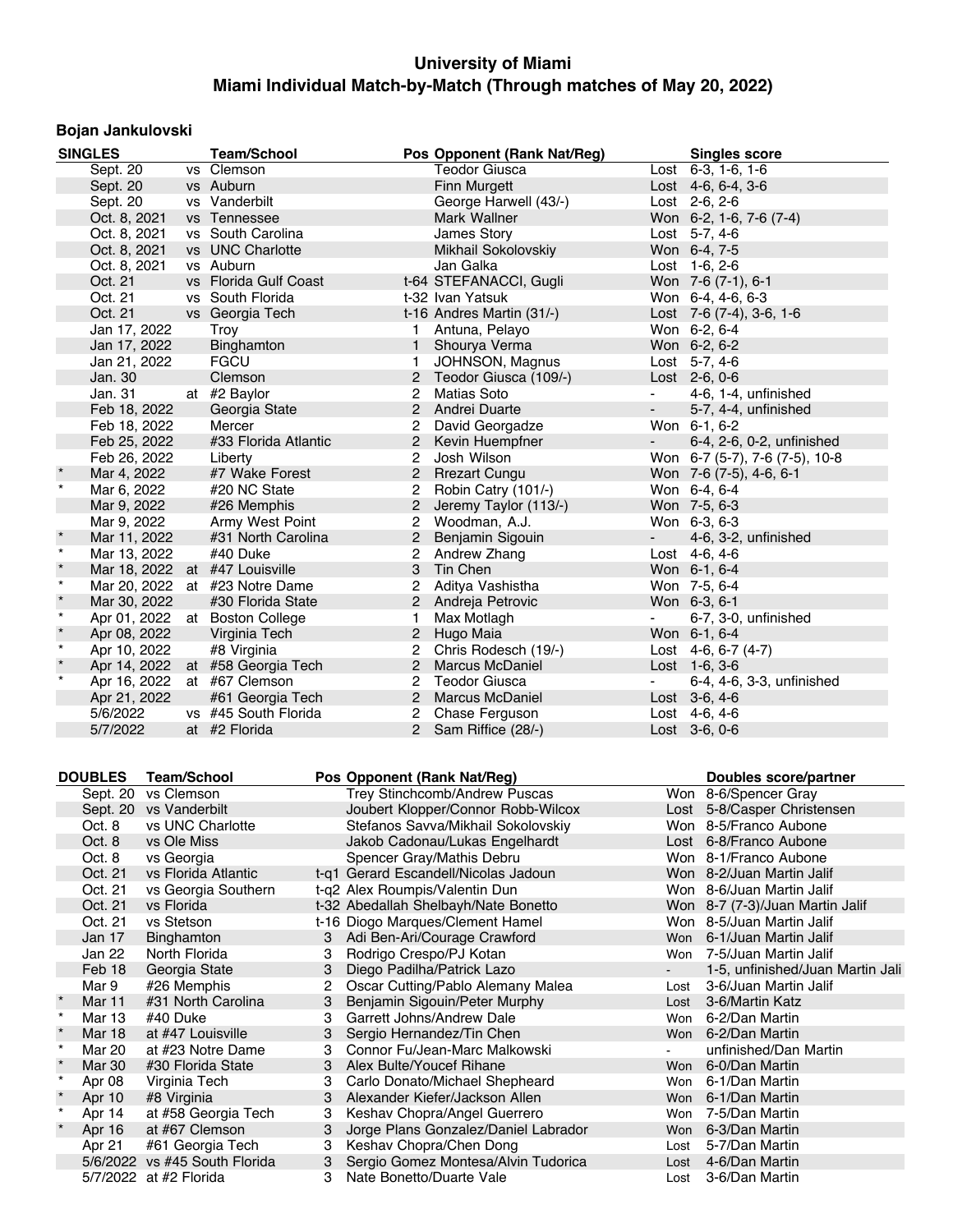## **Martin Katz**

|              | <b>SINGLES</b>              | <b>Team/School</b>             |                | Pos Opponent (Rank Nat/Reg) |            | <b>Singles score</b>       |
|--------------|-----------------------------|--------------------------------|----------------|-----------------------------|------------|----------------------------|
| Jan 17, 2022 |                             | Troy                           |                | 4 Bernard, Manuel           |            | Won 6-2, 7-6 (7-3)         |
|              | Jan 17, 2022                | Binghamton                     | 5              | Adi Ben-Ari                 |            | Won 6-2, 6-0               |
|              | Jan 21, 2022                | <b>FGCU</b>                    | 5              | STEFANACCI, Gugli           |            | Won 6-3, 6-3               |
|              | Jan 22, 2022                | North Florida                  | $\overline{4}$ | <b>Matt Carroll</b>         |            | Won 7-6 (8-6), 6-3         |
|              | Jan. 30                     | Clemson                        | 5              | <b>Matt Pitts</b>           |            | Won 6-3, 6-4               |
|              | Jan. 31                     | at #2 Baylor                   |                | 5 Finn Bass                 |            | Lost 3-6, 1-6              |
|              | Feb 18, 2022                | Georgia State                  | 5.             | Patrick Lazo                |            | Won 7-6 (8-6), 6-2         |
|              | Feb 18, 2022                | Mercer                         |                | 4 Samuel Macleod            |            | Won 6-3, 6-3               |
|              | Feb 25, 2022                | #33 Florida Atlantic           | 5.             | <b>Gerard Escandell</b>     |            | Won 6-4, 6-1               |
|              | Feb 26, 2022                | Liberty                        | 5              | Deji Thomas-Smith           |            | Won 6-0, 6-4               |
| $^{\star}$   | Mar 4, 2022                 | #7 Wake Forest                 | 6              | Jakob Schnaitter            |            | Lost $3-6, 2-6$            |
|              | Mar 6, 2022                 | #20 NC State                   | 6              | <b>Braden Shick</b>         |            | Won 6-3, 6-2               |
|              | Mar 9, 2022                 | #26 Memphis                    | 6              | Harry Rock                  |            | Won 6-2, 6-2               |
|              | Mar 9, 2022                 | Army West Point                |                | 4 Lake, Thomas              |            | Won 6-2, 6-1               |
| $\star$      | Mar 11, 2022                | #31 North Carolina             | 6              | Anuj Watane                 | $\sim 100$ | 6-4, 1-2, unfinished       |
| $\star$      | Mar 13, 2022                | #40 Duke                       | 6              | <b>Andrew Dale</b>          | $\sim 100$ | 7-5, 6-6 (3-3), unfinished |
| $\star$      |                             | Mar 18, 2022 at #47 Louisville | 4              | Sergio Hernandez            |            | Lost $6-7$ (5-7), 3-6      |
| $\star$      |                             | Mar 20, 2022 at #23 Notre Dame |                | 5 Peter Conklin             |            | Lost $5-7, 2-6$            |
| $\star$      | Mar 30, 2022                | #30 Florida State              | 5.             | <b>Youcef Rihane</b>        |            | 7-6 (7-4), 4-4, unfinished |
| $\star$      |                             | Apr 01, 2022 at Boston College |                | 4 Matt Campbell             |            | Won 6-2, 6-2               |
| $\star$      | Apr 08, 2022                | Virginia Tech                  | 5              | Alberto Orso                |            | Lost $2-6, 6-7$ (3-7)      |
| $\star$      | Apr 10, 2022                | #8 Virginia                    | 5              | Gianni Ross                 |            | Lost $2-6, 2-6$            |
| $\star$      | Apr 14, 2022                | at #58 Georgia Tech            | 5              | Pablo Schlecher             |            | Won 6-2, 6-4               |
|              | Apr 16, 2022 at #67 Clemson |                                | 5              | Daniel Labrador             |            | Won 6-4, 6-3               |
|              | Apr 21, 2022                | #61 Georgia Tech               | 4              | Chen Dong                   | $\sim 100$ | 6-4, 3-6, 1-3, unfinished  |
|              | 5/6/2022                    | vs #45 South Florida           |                | 5 Sergio Gomez Montesa      |            | Won 6-4, 6-7 (5-7), 6-0    |
|              | 5/7/2022                    | at #2 Florida                  | 4              | Andy Andrade (117/-)        |            | 5-7, 2-3, unfinished       |
|              |                             |                                |                |                             |            |                            |

|                | <b>DOUBLES</b>     | <b>Team/School</b>     |                                     | Pos Opponent (Rank Nat/Reg)        |                       | Doubles score/partner          |
|----------------|--------------------|------------------------|-------------------------------------|------------------------------------|-----------------------|--------------------------------|
| Jan 17<br>Trov |                    | 2                      | Simkin, Nicolas/Tasker, Christopher | <b>Won</b>                         | 6-2/Juan Martin Jalif |                                |
|                | Jan 17             | Binghamton             |                                     | Shourya Verma/Dan Pergel           |                       | 4-2, unfinished/Benjamin Hann  |
|                | Jan 21             | <b>FGCU</b>            | 2                                   | MONTES, Juan/SEPULVEDA, Marcelo    | Won                   | 6-3/Juan Martin Jalif          |
|                | Jan 22             | North Florida          | 2                                   | Matt Carroll/Nilo Duarte           |                       | 6-6, unfinished/Dan Martin     |
|                | Jan. 30<br>Clemson |                        |                                     | Maxwell Smith/Trey Stinchcomb      | Won                   | 7-6 (7-4)/Juan Martin Jalif    |
|                | Jan. 31            | at #2 Baylor           | $\overline{2}$                      | Matias Soto/Juampi Mazzuchi        | Lost                  | 2-6/Juan Martin Jalif          |
|                | Feb 18             | Mercer                 | 3                                   | Danny Flynn/Samuel Macleod         |                       | 4-4, unfinished/Casper Christe |
|                | Feb 25             | #33 Florida Atlantic   | 3                                   | A. Fernandez Horta/Finn Stodder    | <b>Won</b>            | 6-2/Oren Vasser                |
|                | Feb 26             | Liberty                | 3                                   | Goncalo Ferreira/Josh Wilson       | Won                   | 6-2/Dan Martin                 |
|                | Mar 4              | #7 Wake Forest         | 3                                   | Filippo Moroni/Jakob Schnaitter    | Lost                  | 6-7 (4-7)/Dan Martin           |
|                | Mar 6              | #20 NC State           | з                                   | Collin Shick/Yannai Barkai         |                       | 4-5, unfinished/Dan Martin     |
|                | Mar 9              | #26 Memphis            | 3                                   | Patrick Sydow/Pau Fanlo            |                       | 5-6, unfinished/Dan Martin     |
|                | Mar 9              | Army West Point        | 3                                   | Huarte, Jake/Jose, Nathan          |                       | 4-3, unfinished/Oren Vasser    |
|                | <b>Mar 11</b>      | #31 North Carolina     | 3                                   | Benjamin Sigouin/Peter Murphy      | Lost                  | 3-6/Bojan Jankulovski          |
| $\star$        | Mar 13             | #40 Duke               |                                     | Faris Khan/Andrew Zhang            | Won                   | 6-3/Benjamin Hannestad         |
|                | <b>Mar 18</b>      | at #47 Louisville      |                                     | Etienne Donnet/Alex Wesbrooks      | <b>Won</b>            | 6-4/Benjamin Hannestad         |
| $\star$        | Mar 20             | at #23 Notre Dame      | 2                                   | Peter Conklin/Matthew Halpin       | Won                   | 6-3/Benjamin Hannestad         |
|                | Mar 30             | #30 Florida State      | 2                                   | Andreja Petrovic/Loris Pourroy     | Lost                  | 4-6/Benjamin Hannestad         |
| $\star$        | Apr 01             | at Boston College      | 2                                   | Mason Fung/Jake Vassel             | Lost                  | 3-6/Benjamin Hannestad         |
| $\star$        | Apr 08             | Virginia Tech          | $\overline{2}$                      | Matt Harper/Scott Sculley          | <b>Won</b>            | 6-3/Benjamin Hannestad         |
| $\star$        | Apr 10             | #8 Virginia            | 2                                   | Inaki Montes/Ryan Goetz (59/-)     | Lost                  | 4-6/Oren Vasser                |
|                | Apr 14             | at #58 Georgia Tech    | $\overline{2}$                      | Brandon McKinney/Pablo Schlecher   | <b>Won</b>            | 6-0/Benjamin Hannestad         |
|                | Apr 16             | at #67 Clemson         | 2                                   | Maxwell Smith/Teodor Giusca        | Lost                  | 4-6/Benjamin Hannestad         |
|                | Apr 21             | #61 Georgia Tech       | 2                                   | Brandon McKinney/Pablo Schlecher   | <b>Won</b>            | 6-2/Benjamin Hannestad         |
|                | 5/6/2022           | vs #45 South Florida   | 2                                   | Chase Ferguson/Ivan Yatsuk         |                       | 5-6, unfinished/Benjamin Hann  |
|                |                    | 5/7/2022 at #2 Florida | 2                                   | Andy Andrade/Mattias Siimar (65/-) |                       | 4-5, unfinished/Benjamin Hann  |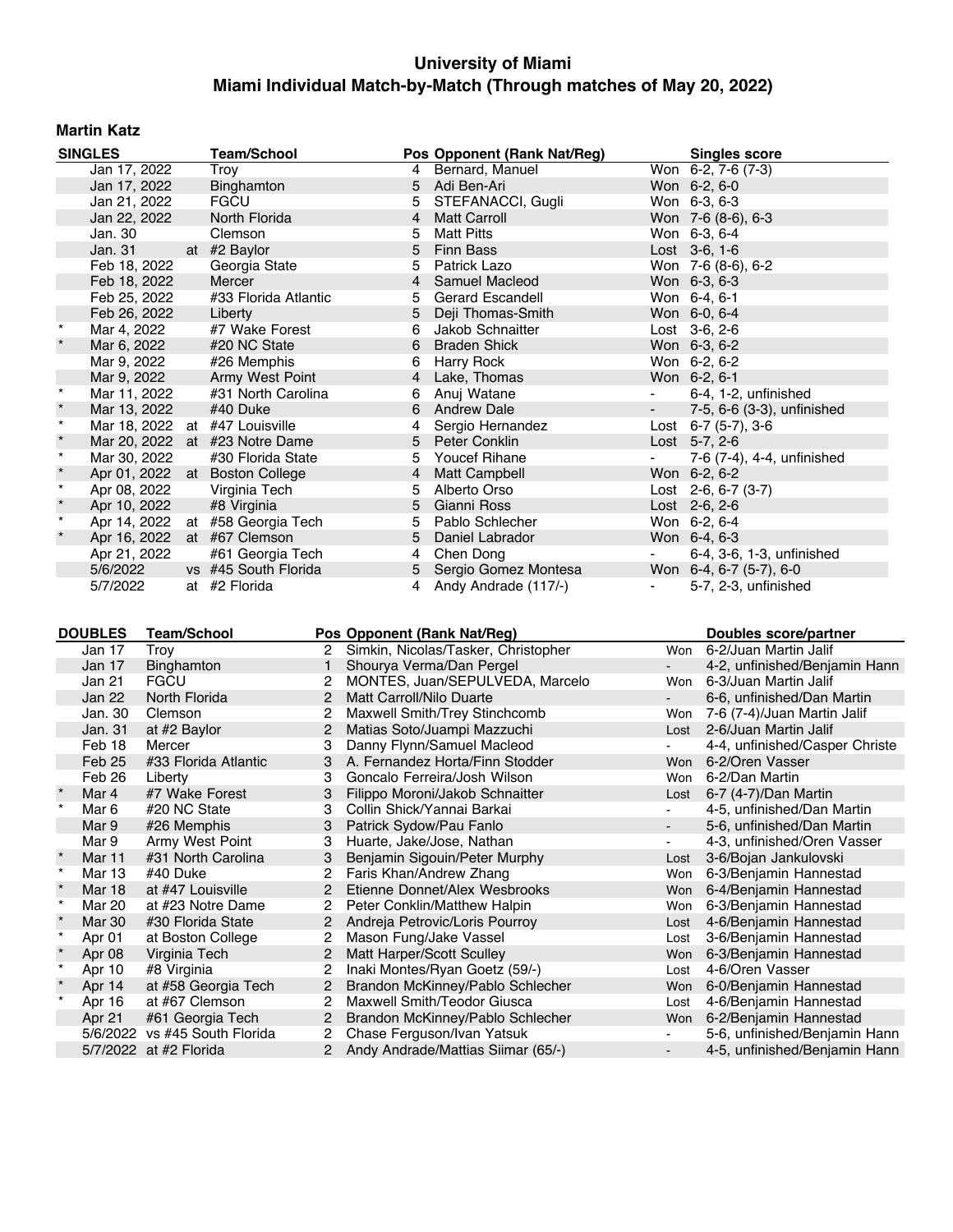### **Dan Martin**

|         | <b>SINGLES</b>                 |  | <b>Team/School</b>             |                | Pos Opponent (Rank Nat/Reg) |                          | <b>Singles score</b>               |
|---------|--------------------------------|--|--------------------------------|----------------|-----------------------------|--------------------------|------------------------------------|
|         | Sept. 20                       |  | vs Clemson                     |                | Ryuhei Azuma                |                          | Lost $6-4, 6-7$ $(4-7), 4-6$       |
|         | Sept. 20                       |  | vs Auburn                      |                | Jan Galka                   |                          | Lost $4-6, 6-2, 3-6$               |
|         | Sept. 20                       |  | vs Vanderbilt                  |                | <b>Michael Ross</b>         |                          | Won 7-6 (8-6), 7-5                 |
|         | Oct. 8, 2021                   |  | vs South Carolina              |                | Jake Beasley                |                          | Won 6-3, 6-2                       |
|         | Oct. 8, 2021                   |  | vs Georgia                     |                | Miguel Perez Pena           |                          | Won 6-4, 6-0                       |
|         | Oct. 8, 2021                   |  | vs Georgia                     |                | <b>Thomas Paulsell</b>      |                          | Won 7-6 (12-10), 7-5               |
|         | Oct. 8, 2021                   |  | vs South Carolina              |                | James Story                 |                          | Won 6-4, 6-7 (4-7), 7-5            |
|         | Oct. 21                        |  | vs Stetson                     |                | t-64 Clement Hamel          |                          | Won 6-1, 6-3                       |
|         | Oct. 21                        |  | vs South Florida               |                | t-32 Antonio Muniz Hidalg   |                          | Won 7-6 (8-6), 6-1                 |
|         | Oct. 21                        |  | vs North Florida               |                | t-16 Dominik Barton         |                          | Lost $4-6, 6-4, 4-6$               |
|         | Jan 07, 2022                   |  | vs Georgia                     |                | Hamish Stewart (32/-)       |                          | Lost $6-2$ , $6-7$ $(3-7)$ , $4-6$ |
|         | Jan 8, 2022                    |  | vs Central Florida             |                | Trey Hilderbrand (16/-)     |                          | Won 6-7 (5-7), 6-2, 7-5            |
|         | Jan 9, 2022                    |  | vs Texas                       |                | Cleeve Harper (73/-)        |                          | Won 4-6, 7-6 (7-5), 7-5            |
|         | Jan 17, 2022                   |  | Troy                           |                | 2 Anton, Carles             |                          | Lost 7-5, 2-6, 9-11                |
|         | Jan 17, 2022                   |  | Binghamton                     | $\overline{2}$ | Dan Pergel                  |                          | Won 6-1, 6-0                       |
|         | Jan 21, 2022                   |  | <b>FGCU</b>                    | 3              | MONTES, Juan                |                          | Won 6-2, 7-5                       |
|         | Jan 22, 2022                   |  | North Florida                  | 1              | Jonas Hartenstein           |                          | Won 6-2, 6-3                       |
|         | Jan. 30                        |  | Clemson                        | $\mathbf{1}$   | Ryuhei Azuma                |                          | Won 2-6, 6-0, 6-1                  |
|         | Jan. 31                        |  | at #2 Baylor                   | 1              | Adrian Boitan               | $\blacksquare$           | 6-3, 1-3, unfinished               |
|         | Feb 18, 2022                   |  | Georgia State                  | $\mathbf{1}$   | <b>Roberts Grinvalds</b>    |                          | Won 6-3, 6-2                       |
|         | Feb 18, 2022                   |  | Mercer                         | 1              | Lucas Wayenburg             |                          | Won 6-2, 6-3                       |
|         | Feb 25, 2022                   |  | #33 Florida Atlantic           | $\mathbf{1}$   | <b>Carles Sarrio</b>        |                          | Won 7-5, 6-3                       |
|         | Feb 26, 2022                   |  | Liberty                        | 1              | Nicaise Muamba              |                          | Won 6-3, 6-2                       |
| $\star$ | Mar 4, 2022                    |  | #7 Wake Forest                 | $\mathbf{1}$   | Jurabek Karimov (65/-)      |                          | Won 6-3, 6-2                       |
| $\star$ | Mar 6, 2022                    |  | #20 NC State                   | 1.             | Rafa Izquierdo Luque (84/-) |                          | Won 6-3, 6-2                       |
|         | Mar 9, 2022                    |  | #26 Memphis                    | $\mathbf{1}$   | <b>Oscar Cutting</b>        |                          | Won 6-3, 6-4                       |
|         | Mar 9, 2022                    |  | Army West Point                | 1.             | Huttepain, Diego            | $\blacksquare$           | 6-4, 5-3, unfinished               |
|         | Mar 11, 2022                   |  | #31 North Carolina             | $\mathbf{1}$   | Brian Cernoch (22/-)        | $\overline{\phantom{a}}$ | 6-2, 2-6, 1-0, unfinished          |
| $\star$ | Mar 13, 2022                   |  | #40 Duke                       | 1.             | <b>Garrett Johns</b>        |                          | Lost 6-2, 3-6, 3-6                 |
| $\star$ | Mar 18, 2022 at #47 Louisville |  |                                | $\mathbf{1}$   | Etienne Donnet (96/-)       | $\sim 100$               | 7-6 (7-4), 5-7, 4-5, unfinished    |
| $\star$ |                                |  | Mar 20, 2022 at #23 Notre Dame | 1              | Axel Nefve (44/-)           |                          | Lost 6-7 (5-7), 2-6                |
| $\star$ | Mar 30, 2022                   |  | #30 Florida State              | $\mathbf{1}$   | Loris Pourroy (45/-)        |                          | 5-7, 4-3, unfinished               |
| $\star$ | Apr 08, 2022                   |  | Virginia Tech                  | 1              | Ryan Fishback               |                          | Won 6-1, 6-4                       |
| $\star$ | Apr 10, 2022                   |  | #8 Virginia                    | $\mathbf{1}$   | Inaki Montes (35/-)         |                          | Won 1-6, 7-5, 1-0 (10-4)           |
| $\star$ | Apr 14, 2022                   |  | at #58 Georgia Tech            | 1.             | Andres Martin (64/-)        |                          | Won 6-7 (2-7), 7-6 (7-5), 6-4      |
| $\star$ | Apr 16, 2022                   |  | at #67 Clemson                 | $\mathbf{1}$   | Ryuhei Azuma                |                          | Won 6-3, 5-7, 6-4                  |
|         | Apr 21, 2022                   |  | #61 Georgia Tech               | 1              | Andres Martin (54/-)        | $\blacksquare$           | 6-1, 6-7 (6-8), 1-1, unfinished    |
|         | 5/6/2022                       |  | vs #45 South Florida           | $\mathbf{1}$   | Ivan Yatsuk                 |                          | Won 4-6, 6-0, 6-3                  |
|         | 5/7/2022                       |  | at #2 Florida                  | 1.             | Ben Shelton (2/-)           | $\blacksquare$           | 5-7, 4-1, unfinished               |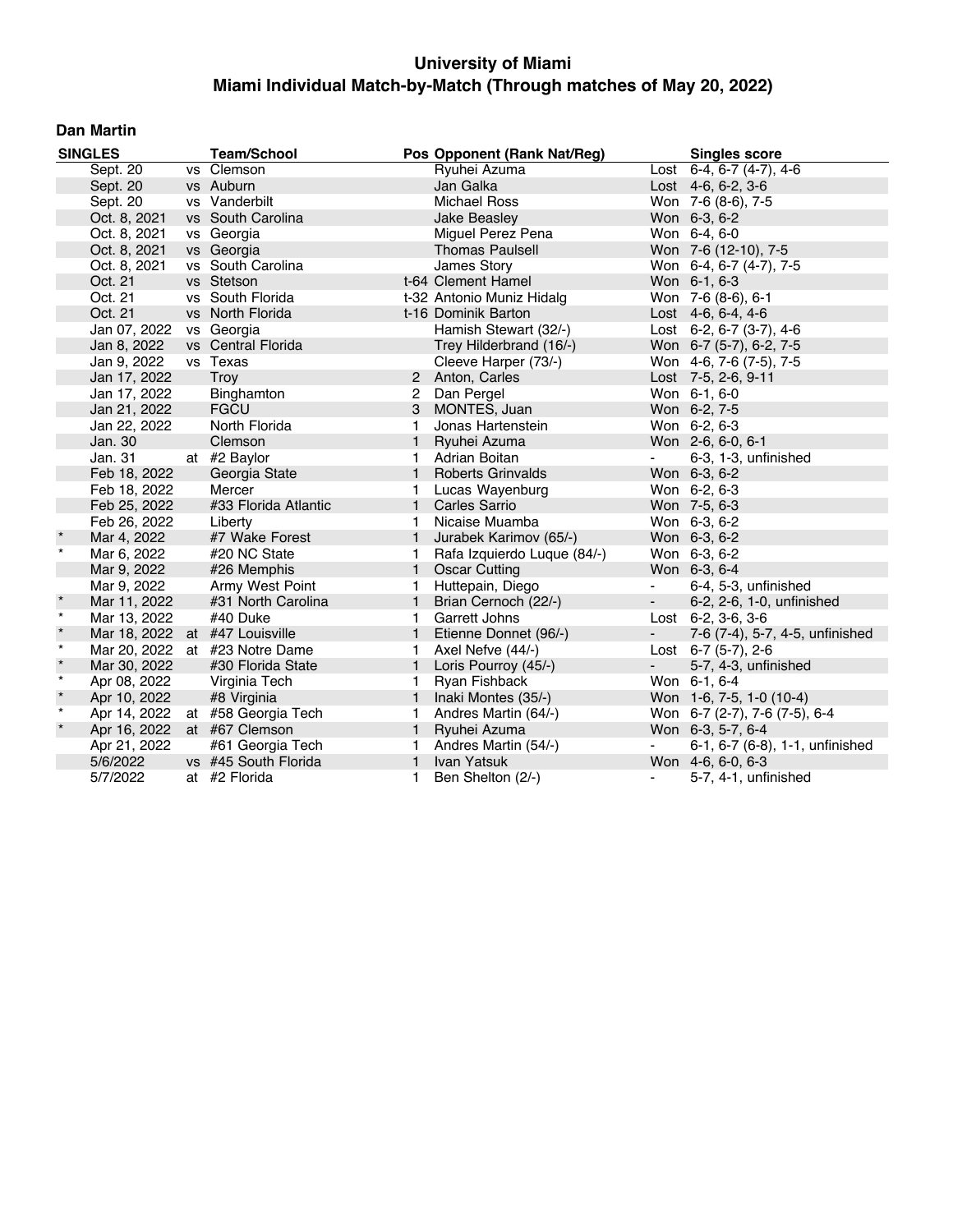### **Dan Martin**

| <b>DOUBLES</b> |               | <b>Team/School</b>            |              | Pos Opponent (Rank Nat/Reg)           | <b>Doubles score/partner</b> |                                   |
|----------------|---------------|-------------------------------|--------------|---------------------------------------|------------------------------|-----------------------------------|
|                | Sept. 20      | vs Clemson                    |              | Teodor Giusca/Yizhou Liu              |                              | Won 8-6/llarion Danilchenko       |
|                |               | Sept. 20 vs Vanderbilt        |              | George Harwell/Max Freeman            |                              | Won 8-4/Franco Aubone             |
|                | Oct. 8        | vs South Carolina             |              | Jake Beasley/James Story              |                              | Won 8-7 (7-5)/llarion Danilchenko |
|                | Oct. 8        | vs Georgia                    |              | Miguel Perez Pena/Britton Johnston    |                              | Won 8-5/llarion Danilchenko       |
|                | Oct. 8        | vs Auburn                     |              | Jan Galka/Jackson Ross                |                              | Lost 1-8/llarion Danilchenko      |
|                | Oct. 21       | vs Florida State              |              | t-32 Loris Pourroy/Youcef Rihane      |                              | Won 8-4/Ilarion Danilchenko       |
|                | Oct. 21       | vs Georgia                    |              | t-16 Blake Croyder/Erik Grevelius     |                              | Lost 2-8/llarion Danilchenko      |
|                | Jan 07        | vs Central Florida            |              | Kento Yamada/Alan Rubio               |                              | Won 6-3/Oren Vasser               |
|                | Jan 8         | vs Georgia                    |              | <b>Blake Croyder/Trent Bryde</b>      |                              | Won 6-3/Oren Vasser               |
|                | Jan 9         | vs Texas                      |              | Siem Woldeab/Eshan Talluri            |                              | Won 6-2/Oren Vasser               |
|                | Jan 17        | Troy                          | 3            | Anton, Carles/Antuna, Pelayo          |                              | 5-2, unfinished/Oren Vasser       |
|                | Jan 17        | Binghamton                    | 2            | Kyle Weekes/Anshumat Srivastava       | Won                          | 6-1/Oren Vasser                   |
|                | Jan 21        | <b>FGCU</b>                   | 3            | ONCINS, Eric/WILSON, Randy            | $\blacksquare$               | 5-5, unfinished/Oren Vasser       |
|                | Jan 22        | North Florida                 | 2            | Matt Carroll/Nilo Duarte              |                              | 6-6, unfinished/Martin Katz       |
|                | Jan. 30       | Clemson                       | 3            | Spencer Whitaker/Jorge Plans Gonzalez | Won                          | 6-4/Oren Vasser                   |
|                | Jan. 31       | at #2 Baylor                  | 3            | Adrian Boitan/Tadeas Paroulek         | Lost                         | 2-6/Oren Vasser                   |
|                | Feb 18        | Georgia State                 | 2            | Harvey Maughan/Kevin Huynh            | Lost                         | 2-6/Oren Vasser                   |
|                | Feb 18        | Mercer                        | 2            | Andrew Branicki/Samuel Barrow         | Won                          | 6-2/Oren Vasser                   |
|                | Feb 25        | #33 Florida Atlantic          | 2            | Kevin Huempfner/Filip Krolo           | Lost                         | 4-6/Juan Martin Jalif             |
|                | Feb 26        | Liberty                       | 3            | Goncalo Ferreira/Josh Wilson          | Won                          | 6-2/Martin Katz                   |
| $\star$        | Mar 4         | #7 Wake Forest                | 3            | Filippo Moroni/Jakob Schnaitter       | Lost                         | 6-7 (4-7)/Martin Katz             |
| $\star$        | Mar 6         | #20 NC State                  | 3            | Collin Shick/Yannai Barkai            | $\blacksquare$               | 4-5, unfinished/Martin Katz       |
|                | Mar 9         | #26 Memphis                   | 3            | Patrick Sydow/Pau Fanlo               |                              | 5-6, unfinished/Martin Katz       |
|                | Mar 9         | Army West Point               | $\mathbf{1}$ | Woodman, A.J./Lake, Thomas            | Won                          | 6-1/Benjamin Hannestad            |
| $\star$        | Mar 11        | #31 North Carolina            | 1.           | Brian Cernoch/Mac Kiger (8/-)         | Lost                         | 4-6/Benjamin Hannestad            |
|                | <b>Mar 13</b> | #40 Duke                      | 3            | <b>Garrett Johns/Andrew Dale</b>      | Won                          | 6-2/Bojan Jankulovski             |
| $\star$        | Mar 18        | at #47 Louisville             | 3            | Sergio Hernandez/Tin Chen             | Won                          | 6-2/Bojan Jankulovski             |
|                | <b>Mar 20</b> | at #23 Notre Dame             | 3            | Connor Fu/Jean-Marc Malkowski         | $\blacksquare$               | unfinished/Bojan Jankulovski      |
| $\star$        | <b>Mar 30</b> | #30 Florida State             | 3            | Alex Bulte/Youcef Rihane              | Won                          | 6-0/Bojan Jankulovski             |
|                | Apr 08        | Virginia Tech                 | 3            | Carlo Donato/Michael Shepheard        |                              | Won 6-1/Bojan Jankulovski         |
| $\star$        | Apr 10        | #8 Virginia                   | 3            | Alexander Kiefer/Jackson Allen        | Won                          | 6-1/Bojan Jankulovski             |
|                | Apr 14        | at #58 Georgia Tech           | 3            | Keshav Chopra/Angel Guerrero          |                              | Won 7-5/Bojan Jankulovski         |
| $\star$        | Apr 16        | at #67 Clemson                | 3            | Jorge Plans Gonzalez/Daniel Labrador  | Won                          | 6-3/Bojan Jankulovski             |
|                | Apr 21        | #61 Georgia Tech              | 3            | Keshav Chopra/Chen Dong               | Lost                         | 5-7/Bojan Jankulovski             |
|                |               | 5/6/2022 vs #45 South Florida | 3            | Sergio Gomez Montesa/Alvin Tudorica   | Lost                         | 4-6/Bojan Jankulovski             |
|                |               | 5/7/2022 at #2 Florida        | 3            | Nate Bonetto/Duarte Vale              | Lost                         | 3-6/Bojan Jankulovski             |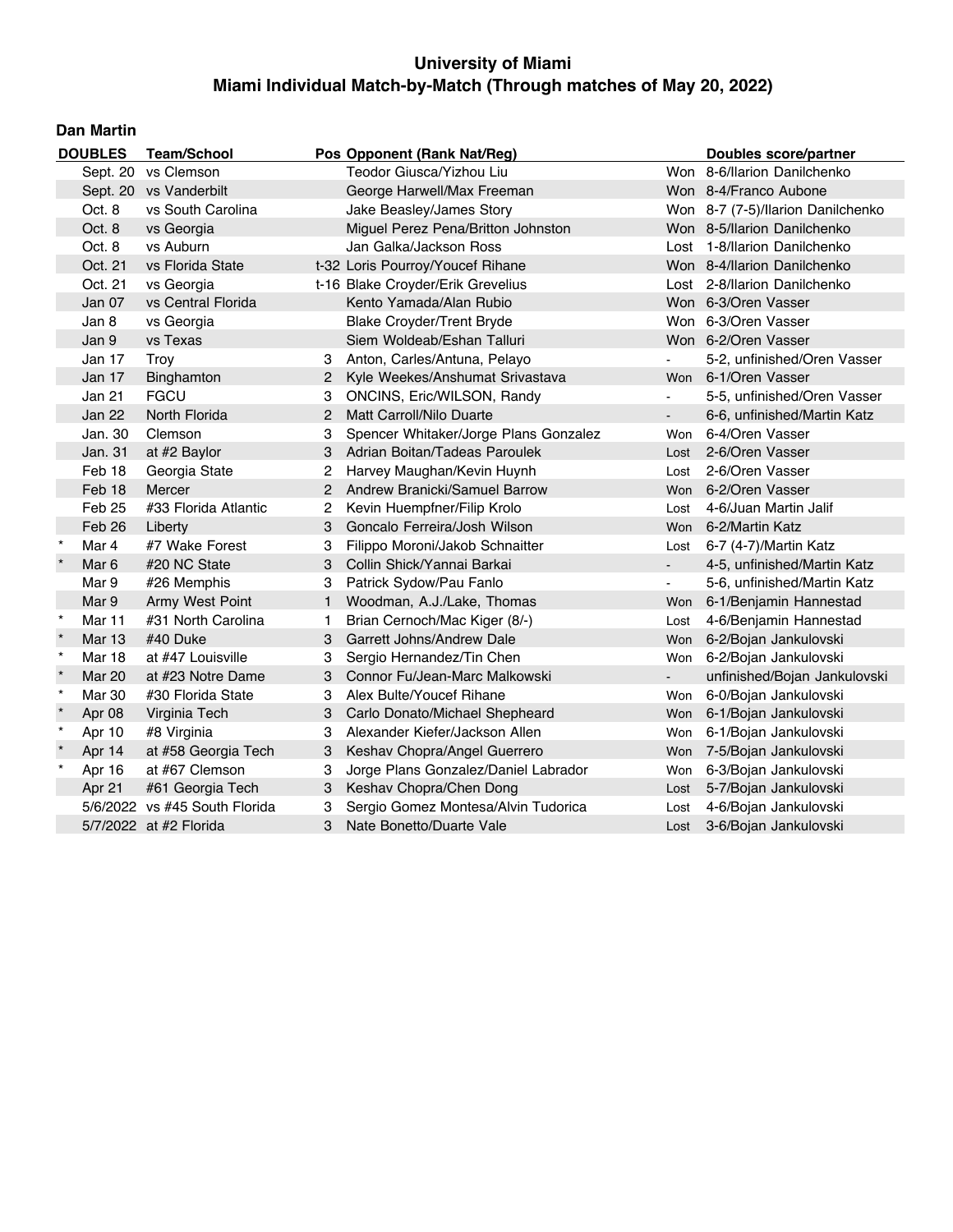### **Oren Vasser**

|         | <b>SINGLES</b>                       | <b>Team/School</b>               |                             | Pos Opponent (Rank Nat/Reg)         |          | <b>Singles score</b>               |
|---------|--------------------------------------|----------------------------------|-----------------------------|-------------------------------------|----------|------------------------------------|
|         | Sept. 20                             | vs Clemson                       |                             | Maxwell Smith                       |          | Won 6-1, 6-1                       |
|         | Sept. 20                             | vs Auburn                        |                             | Raul Dobai                          |          | Won 6-7, 6-4, 6-3                  |
|         | Sept. 20                             | vs Vanderbilt                    |                             | Joubert Klopper                     |          | Lost 4-6, 4-6                      |
|         | Oct. 8, 2021                         | vs UNC Charlotte                 |                             | Stefanos Savva                      |          | Lost 3-6, 2-6                      |
|         | Jan 07, 2022                         | vs Georgia                       |                             | <b>Britton Johnston</b>             |          | Won 6-3, 6-3                       |
|         | Jan 8, 2022                          | vs Central Florida               |                             | Lleyton Cronje                      |          | Won 2-6, 6-1, 6-4                  |
|         | Jan 9, 2022                          | vs Texas                         |                             | Evin McDonald                       |          | Lost 5-7, 5-7                      |
|         | Jan 17, 2022                         | Troy                             | $5^{\circ}$                 | Simkin, Nicolas                     |          | Won 6-2, 6-4                       |
|         | Jan 17, 2022                         | Binghamton                       | 4                           | Anshumat Srivastava                 |          | Won 6-2, 6-0                       |
|         | Jan 21, 2022                         | <b>FGCU</b>                      | $\overline{4}$              | WILSON, Randy                       |          | Won 7-6 (7-4), 7-5                 |
|         | Jan 22, 2022                         | North Florida                    | 3                           | Nilo Duarte                         |          | Won 7-5, 6-4                       |
|         | Jan. 30                              | Clemson                          | 4                           | Spencer Whitaker                    |          | 2-6, 6-1, 4-3, unfinished          |
|         | Jan. 31                              | at #2 Baylor                     | 4                           | Marko Miladinovic                   |          | Lost 1-6, 3-6                      |
|         | Feb 18, 2022                         | Georgia State                    | $\overline{4}$              | Kevin Huynh                         |          | Won 6-4, 6-1                       |
|         | Feb 25, 2022                         | #33 Florida Atlantic             | 4                           | Filip Krolo                         |          | Won 6-2, 6-3                       |
|         | Feb 26, 2022                         | Liberty                          | $\overline{4}$              | Christiaan Worst                    |          | Won 6-2, 6-1                       |
| $\star$ | Mar 4, 2022                          | #7 Wake Forest                   | 4                           | Filippo Moroni                      |          | Lost $4-6$ , $7-6$ $(7-5)$ , $3-6$ |
|         | Mar 6, 2022                          | #20 NC State                     | $\overline{4}$              | <b>Martins Rocens</b>               |          | Won 6-2, 6-0                       |
|         | Mar 9, 2022                          | #26 Memphis                      | 4                           | Pau Fanlo                           |          | Won 4-6, 7-6 (8-6), 4-0, retired   |
| $\star$ | Mar 11, 2022                         | #31 North Carolina               | $\overline{4}$              | Henry Lieberman                     |          | Lost 1-6, 2-6                      |
| $\star$ | Mar 13, 2022                         | #40 Duke                         | 4                           | Faris Khan                          |          | Lost 4-6, 3-6                      |
| $\star$ | Mar 30, 2022                         | #30 Florida State                | 4                           | J. Dous Karpenschif                 |          | 4-6, 5-6, unfinished               |
| $\star$ | Apr 10, 2022                         | #8 Virginia                      | 4                           | Ryan Goetz (70/-)                   |          | Lost 4-6, 3-6                      |
|         |                                      | Apr 14, 2022 at #58 Georgia Tech |                             | 4 Chen Dong                         |          | Lost 7-5, 2-6, 2-6                 |
|         |                                      |                                  |                             |                                     |          |                                    |
|         |                                      |                                  |                             |                                     |          |                                    |
|         | <b>DOUBLES</b><br><b>Team/School</b> |                                  | Pos Opponent (Rank Nat/Reg) |                                     |          | Doubles score/partner              |
|         | Sept. 20 vs Clemson                  |                                  | Matt Pitts/Maxwell Smith    |                                     |          | Won 8-6/Juan Martin Jalif          |
|         | Sept. 20 vs Vanderbilt               |                                  |                             | <b>Marcus Ferreira/Michael Ross</b> |          | Lost 4-8/Juan Martin Jalif         |
|         | Oct. 8<br>vs Auburn                  |                                  |                             | Mathis Debru/Spencer Gray           |          | Lost 6-8/Juan Martin Jalif         |
|         | Oct. 8<br>vs Vanderbilt              |                                  |                             | Joubert Klopper/Connor Robb-Wilcox  |          | Lost 2-8/Juan Martin Jalif         |
|         |                                      |                                  |                             |                                     | $\cdots$ |                                    |

|         | Oct. 8  | vs Vanderbilt        |   | Joubert Klopper/Connor Robb-Wilcox       |                | Lost 2-8/Juan Martin Jalif  |
|---------|---------|----------------------|---|------------------------------------------|----------------|-----------------------------|
|         | Jan 07  | vs Central Florida   |   | Kento Yamada/Alan Rubio                  |                | Won 6-3/Dan Martin          |
|         | Jan 8   | vs Georgia           |   | <b>Blake Croyder/Trent Bryde</b>         |                | Won 6-3/Dan Martin          |
|         | Jan 9   | vs Texas             |   | Siem Woldeab/Eshan Talluri               |                | Won 6-2/Dan Martin          |
|         | Jan 17  | Troy                 |   | 3 Anton, Carles/Antuna, Pelayo           | $\blacksquare$ | 5-2, unfinished/Dan Martin  |
|         | Jan 17  | Binghamton           |   | 2 Kyle Weekes/Anshumat Srivastava        | Won            | 6-1/Dan Martin              |
|         | Jan 21  | <b>FGCU</b>          |   | 3 ONCINS, Eric/WILSON, Randy             | $\sim 100$     | 5-5, unfinished/Dan Martin  |
|         | Jan. 30 | Clemson              |   | Spencer Whitaker/Jorge Plans Gonzalez    | Won            | 6-4/Dan Martin              |
|         | Jan. 31 | at #2 Baylor         |   | 3 Adrian Boitan/Tadeas Paroulek          | Lost           | 2-6/Dan Martin              |
|         | Feb 18  | Georgia State        |   | 2 Harvey Maughan/Kevin Huynh             | Lost           | 2-6/Dan Martin              |
|         | Feb 18  | Mercer               |   | 2 Andrew Branicki/Samuel Barrow          | Won            | 6-2/Dan Martin              |
|         | Feb 25  | #33 Florida Atlantic |   | 3 A. Fernandez Horta/Finn Stodder        |                | Won 6-2/Martin Katz         |
|         | Feb 26  | Liberty              |   | 2 Rafael M. Da Silva/Nicaise Muamba      |                | Won 6-4/Juan Martin Jalif   |
| $\star$ | Mar 4   | #7 Wake Forest       |   | Siddhant Banthia/Jurabek Karimov         | Lost           | 2-6/Juan Martin Jalif       |
| $\star$ | Mar 6   | #20 NC State         |   | 2 Fons Van Sambeek/Martins Rocens (51/-) | Lost           | 2-6/Juan Martin Jalif       |
|         | Mar 9   | Army West Point      | 3 | Huarte, Jake/Jose, Nathan                | $\sim$         | 4-3, unfinished/Martin Katz |
| $\star$ | Apr 10  | #8 Virginia          |   | 2 Inaki Montes/Ryan Goetz (59/-)         | Lost           | 4-6/Martin Katz             |
|         |         |                      |   |                                          |                |                             |